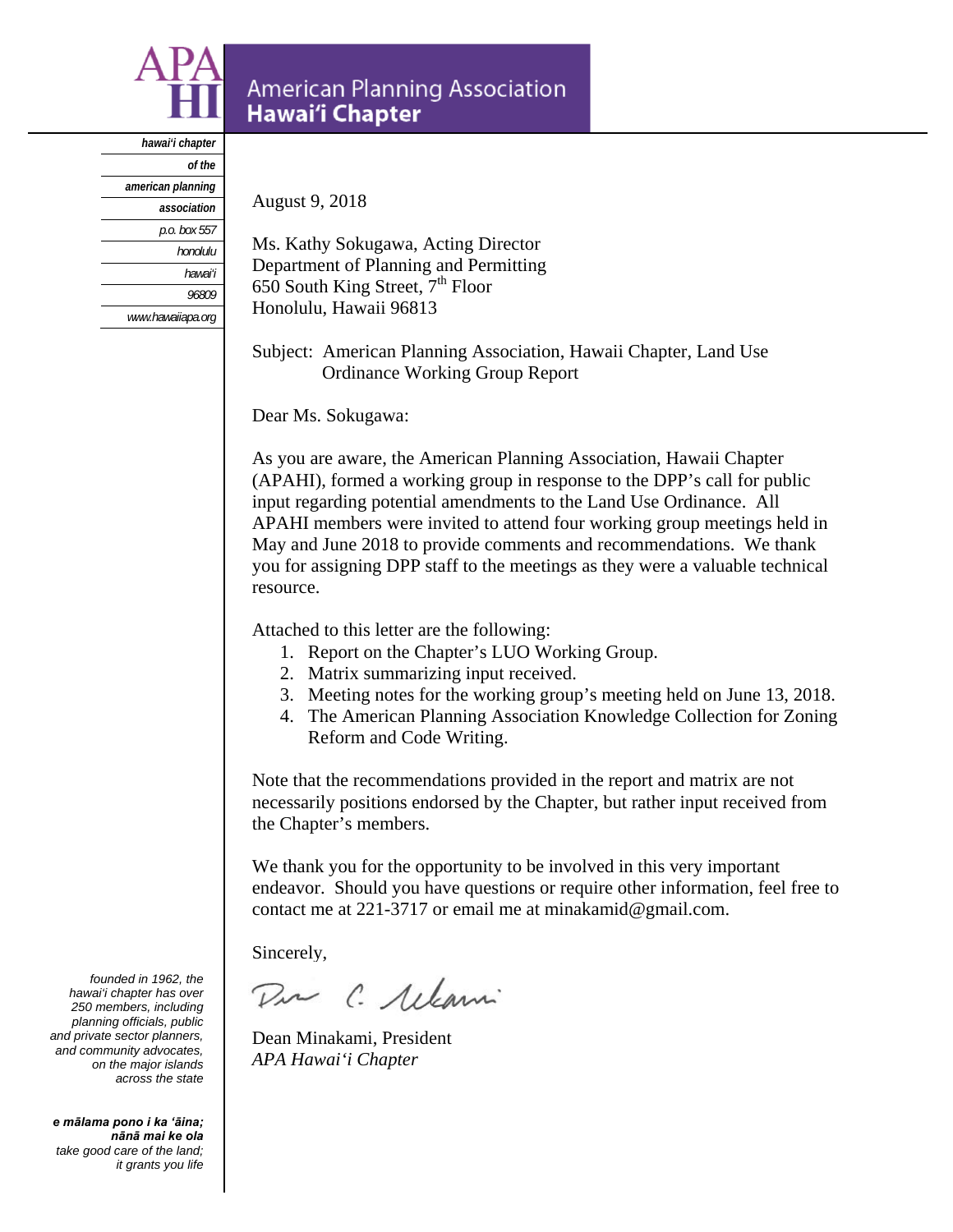# **American Planning Association ‐ Hawaii Chapter Government Affairs and Public Issues Committee Report on Chapter's LUO Working Group**

The City and County of Honolulu Department of Planning and Permitting (DPP) has begun the first of several phases to update the City's zoning code ‐ Land Use Ordinance (LUO), Chapter 21 of the Revised Ordinances of Honolulu (ROH).

The Hawaii Chapter applauds DPP for undertaking this ambitious project and asks that it be given continued opportunities to provide input and insights throughout the updating process.

#### **Background**

The LUO will be updated in multiple phases. The first phase entails reaching out to groups that use the LUO to obtain "specific, substantive input on exactly which components of the LUO are working well and those that can be improved."<sup>1</sup> This phase also includes recommendations by its consultant, RM Towill, that "identify what should be changed in the LUO, why, how, and what groups, if any, advocated for such change. The recommendations should be contrasted against best zoning and land use practices and the Consultant's independent assessment of the LUO."2 A subsequent phase will address recommendations that can be developed into LUO amendments, or further explored, as necessary.

DPP wanted to ensure that APA‐Hawaii member interests are represented in the update process and asked the Chapter to form a working group to discuss the LUO and provide guidance to the City. The Chapter's Government Affairs and Public Issues Committee invited members to four working group meetings in 2018: May 16, May 23, June 6, and June 13. In addition, a comment matrix on the LUO was posted online for members to directly submit comments and recommendations. Comments made at each of the four meetings were added to the online matrix by a staff member of DPP at the request of the Committee (staff would be most familiar with the LUO sections). The matrix and notes of the discussion at the fourth and final meeting were made available to DPP and its consultant. These are attached.

#### **APA National Knowledge Base on Zoning Reform and Code Writing**

The challenges facing DPP and the city are not uncommon across the country. The following excerpts from the APA website on zoning reform<sup>3</sup> have application to the update process and are reminiscent of comments made by the Chapter's working group

*…in many cities and counties the local zoning code is inconsistent with the policy recommendations in the local comprehensive plan or a dysfunctional patchwork of incremental amendments.*

<sup>1</sup> City and County of Honolulu Department of Planning and Permitting. Land Use Ordinance Update PROJECT PURPOSE, SCOPE, AND SERVICES.

 $2$  *Id*.

<sup>3</sup> *Zoning Reform and Code Writing*, American Planning Association, *at* https://www.planning.org/knowledgebase/zoningreform/ (last visited, July 27, 2018).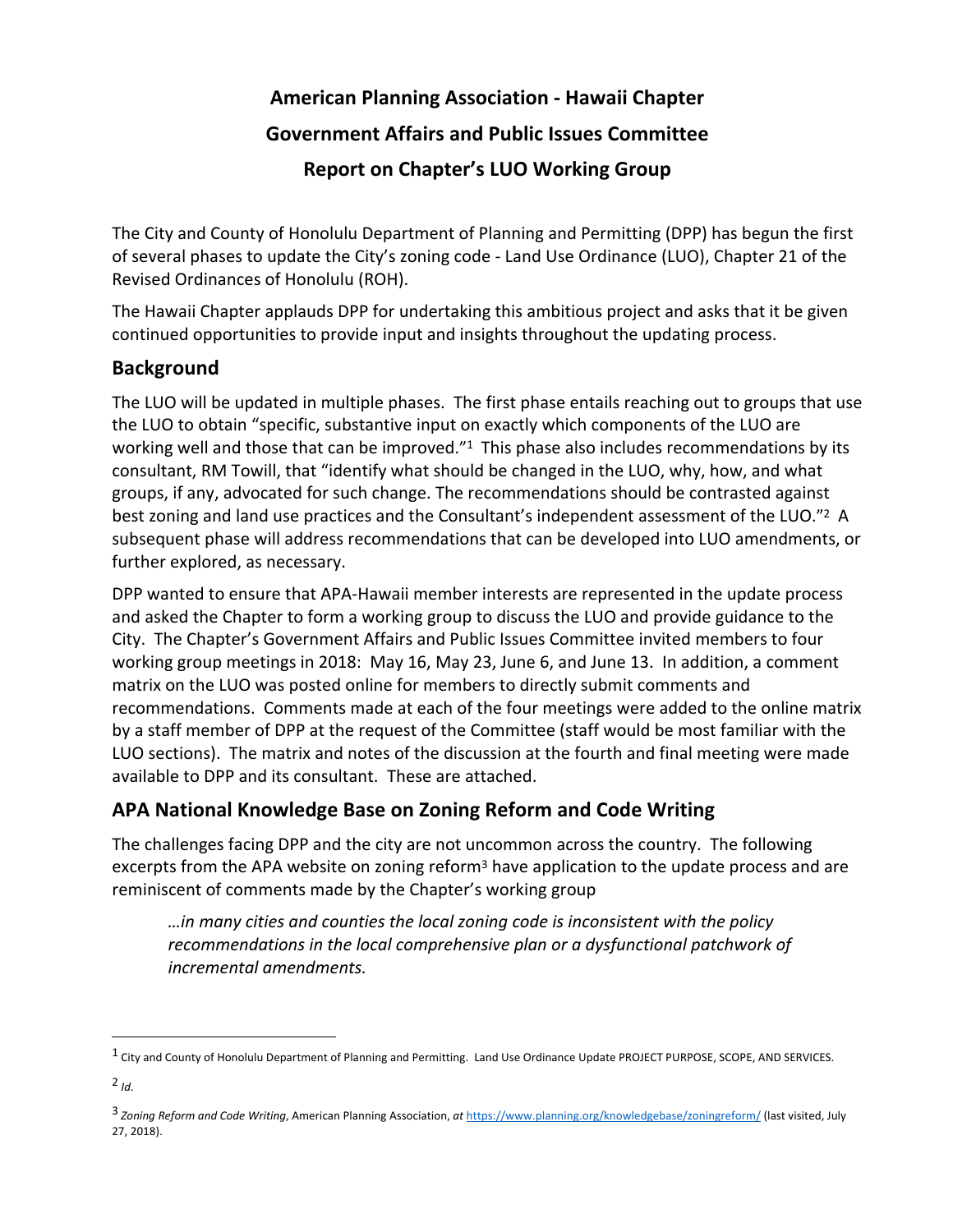*Many, if not most, new zoning codes blend Euclidean, performance, and form‐based zoning techniques. They include at least some use‐based zoning districts; establish performance standards for specific uses, structures, or districts; and prescribe the form of some types of development.*

*Some of the most prominent policy themes in contemporary zoning practice include an increased emphasis on pedestrian‐ and transit‐oriented design, standards that encourage more environmentally‐friendly development, and a greater awareness of the need for affordable housing and housing suitable to people at all stages of life.*

*Most high‐profile zoning reform efforts over the past 20 years have emphasized streamlining and reorganization to enhance user friendliness and minimize ambiguity. In many cases, this leads to combining zoning, subdivision, and other land‐use and development regulations into unified development codes.*

*Beyond this, many zoning experts recommend reducing the number of zoning districts, replacing exhaustive enumerations of permissible uses with a categorical approach to use classification and regulation, writing in plain English, using illustrations to clarify provisions, taking advantage of technology to cross‐reference related provisions, adding use‐specific standards to minimize reliance on discretionary approvals, and presenting district‐specific use permissions and development standards in tabular form*.

APA's zoning reform webpage lists a series of reports and resources for members. A copy of the webpage list is attached.

#### **Chapter Insights**

Our island community is faced with land use development issues that have far‐reaching impacts on the quality of life on Oahu. Some of these issues have been around for some time (affordable housing) while others are new (sea‐level rise). The LUO update process presents an opportunity to "lean into" these challenges and formulate a land use code that can address and be adaptive to these issues as they evolve.

Comments made by the Chapter working group4 ranged from housekeeping to transformative ones. We encourage DPP to allocate resources to focus on the transformative comments while addressing the housekeeping comments on the LUO. Following is a discussion of comment highlights and insights.

- 1. **Form‐based, Euclidean or hybrid code**. We recommend DPP evaluate these techniques before embarking on significant changes to the LUO. The attached APA guidance can inform this evaluation.
- 2. **Connection to Sustainability Plans and infrastructure plans.** Oahu's General Plan and the various Sustainable Community Plans as well as public infrastructure plans should have a clear connection to the LUO. How is that being done? What is necessary to link the LUO to these plans? Is there a way to evaluate how well the LUO implements these plans (such as a feedback loop)?

<sup>4</sup> The Excel worksheet, "Copy of Proposed LUO Amendments\_6-13-18\_0900hrs\_sum\_4th-mtg" with comments sorted by categories was emailed to DPP on 6/13/18 with notes from the fourth and final Chapter Working Group meeting where attendees discussed all comments.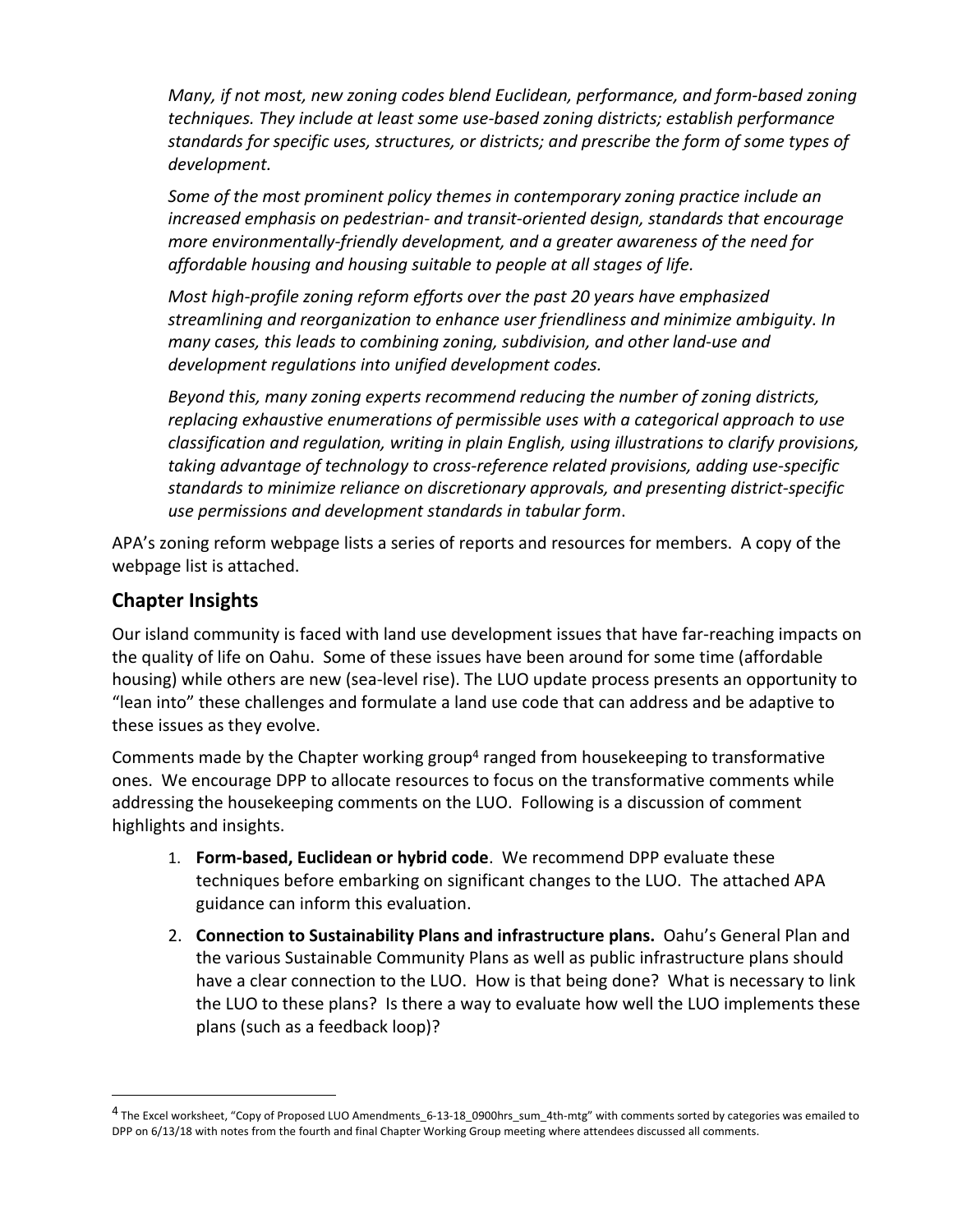3. **Sea‐level rise.** Oahu's shorelines may already be experiencing the negative effects of sea‐level rise. The recent Charter amendment to create the Office of Climate Change, Sustainability and Resiliency is a testament to the communities' concerns and desire to address these issues. We encourage DPP to explore ways to modify the LUO to regulate land development now to avoid, minimize or mitigate future adverse effects on property and improvements. The Climate Change Commission Sea Level Rise Guidance, adopted June 5, 2018, recommended:

> *Given the tools available to planners, stakeholders and policy‐makers with the Hawaiʻi Sea Level Rise Viewer, the NOAA SLR Viewer, and the Climate Central–Surging Seas Risk Finder, the City Climate Change Commission, pursuant to RCH Section 6‐107(h), recommends that:*

*1. The mayor, City Council, and executive departments of the City utilize the Z017 Hawai<sup><i>'*</sup>i Sea Level Rise Vulnerability and Adaptation Report (hereafter *"Report") and online Viewer, for baseline planning activity and infrastructure assessment and development with regard to sea level rise.* 

*4. The Special Management Area (SMA) boundary be revised to include parts of the 3.2SLR‐XA that are not currently in the SMA.* 

*8. All ordinances related to land development, such as policy plans and regulations should be reviewed and updated, as necessary.*

Directive No. 18‐01 (City and County Of Honolulu Actions To Address Climate Change and Sea Level Rise) was issued on July 16, 2018 by Mayor Kirk Caldwell to all department heads to "*consider the need for both climate change mitigation and adaptation as pressing and urgent matters, to take a proactive approach in both reducing greenhouse gas emissions and adapting to impacts caused by sea level rise, and to align programs wherever possible to help protect and prepare the infrastructure, assets, and citizens of the City for the physical and economic impacts of climate change*." The Directive includes several procedures, including "*to develop and implement land use policies, hazard mitigation actions, and design and construction standards that mitigate and adapt to the impacts of climate change and sea level rise;*"

Given the connection between the LUO and the city's Special Management Area regulations; both should be reviewed for sea level rise. Other comments made included: If we are losing shoreline, where else are we building? Densification of what areas? Will TOD help in this regard? How will sea level rise affect existing infrastructure, and is new infrastructure necessary to relocate affected developments?

4. **Residential Standards and Affordable housing**. The Working Group discussed aspects of affordable housing, recognizing that other agencies and legislation also address this fundamental need. To what degree can the LUO be modified to support the production of more affordable housing, or at least not be an impediment? The comment matrix has several comments related to this issue from the aspects of housing types (such as boarding homes<sup>5</sup>), densities, and parking requirements for residential uses.

 $^5$  Questor Lau, a regular attendee of the meeting, provided a draft report in PDF "Case Study: Boarding Houses in Honolulu" that was forwarded to DPP by email on 6/6/18.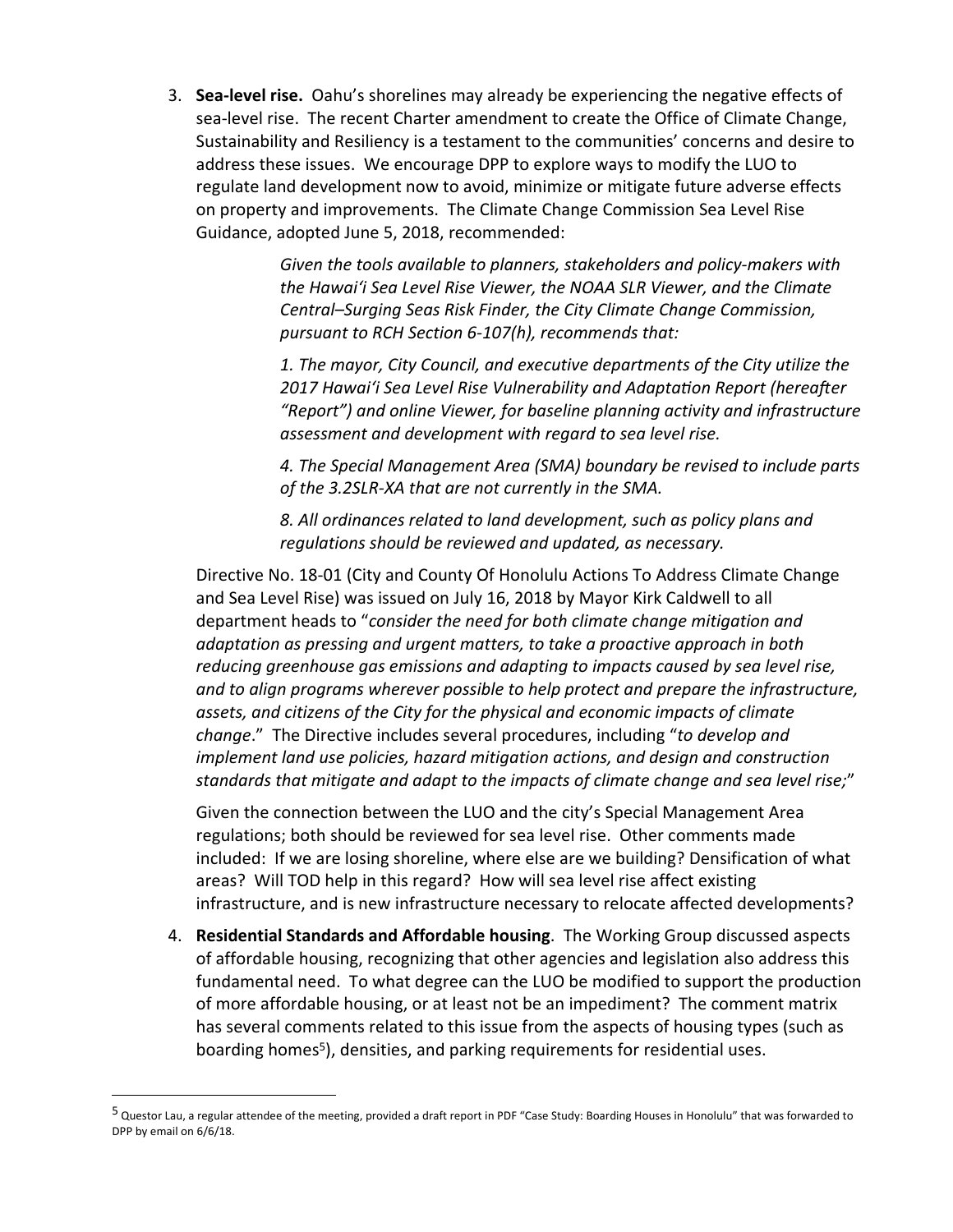- 5. **Renewable energy**. Given state and county goals for renewable energy and the momentum to develop utility-scale renewable energy projects and user-based installations (such as rooftop PV panels and batteries) as well as recent efforts to plan and provide for a future of electric vehicles, it may be worthwhile to evaluate the LUO to identify changes that would promote achievement of these goals or at least remove constraints.
- 6. **TVU/B&B**. One set of comments advocated for allowing an increase of TVUs/B&Bs presence in Waikiki, where such a use would be appropriate in a resort zone. Another set advocated for an evaluation of what is preventing better enforcement against illegal uses that can be a nuisance to surrounding residential uses. Given the recent debates on this issue, an examination of the role of the LUO is in order.
- 7. **Rezoning.** DPP may wish to consider if comprehensive rezoning would complement the LUO update. For example, are zone changes necessary to promulgate the recommendations of the development/sustainable communities plans? Should certain areas of the city be rezoned to allow higher density to accommodate population growth?
- 8. **Related ROH Chapters**. Is DPP considering the modification to other related ROH chapters? For example, modifications to Chapter 25 (Special Management Area) in combination with LUO changes would result in consistent measures to address sea‐ level rise.
- 9. **Public Availability of Data**. In the discussion at the 4th and final meeting, DPP was encouraged to make data available to the public:
	- a) Open data can be used to stimulate innovation, stimulate the economy (how to pull data from large areas vs individual TMKs which are always changing and don't necessarily reflect the existing situation).
	- b) What about using data to evaluate whether the LUO is meeting the needs of the communities? (Ex: monster homes, existing FAR analyses, which areas have higher occurrences?) Does DPP have a specific division that could do this, and could they provide this information on a more regular basis? Enforcement is an important component of the code.
	- c) Can DPP make its LUO interpretations available to the public?
- 10. **Transportation Planning.** Input included comments on transportation. Long‐term planning is essential to implementing an integrated transportation system that makes the best use of an island community's most scarce resource: land. Funding and building more roads is inefficient, as studies have shown that more road capacity begets more congestion. Instead, as part of its planning and code revisions, the City should look at polices and regulations that incentivizes and directs investments in community design that makes walking the first option, reduces the need to use single occupancy vehicles, and encourages alternative transportation modes that are safe, convenient, and affordable to the community. A well‐planned, integrated transportation system can address many of the City's overarching policy objectives, including reducing the island's carbon footprint, reducing the cost of living, and promoting a health in all policies approach for addressing the complex factors that influence health and equity.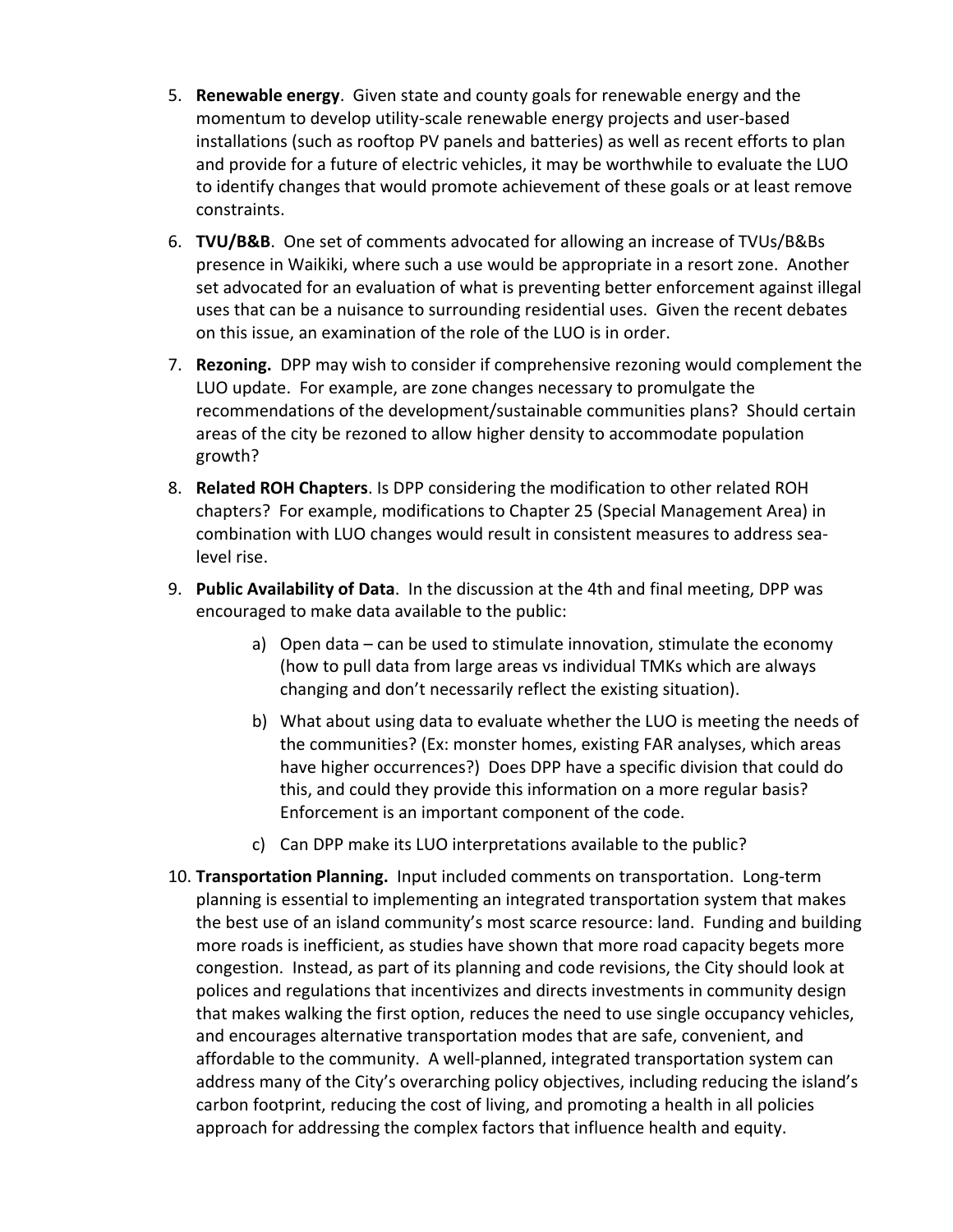|               |                       | B                   | $\mathsf{C}$                                                                                                                                                                                                                        | D                                                                                                                                                                                                                        | F                                                                                                                                                                                                                                                                                                                                                                                                                                                                                                                                       |                                      | G                                                                                                                                                                                    |
|---------------|-----------------------|---------------------|-------------------------------------------------------------------------------------------------------------------------------------------------------------------------------------------------------------------------------------|--------------------------------------------------------------------------------------------------------------------------------------------------------------------------------------------------------------------------|-----------------------------------------------------------------------------------------------------------------------------------------------------------------------------------------------------------------------------------------------------------------------------------------------------------------------------------------------------------------------------------------------------------------------------------------------------------------------------------------------------------------------------------------|--------------------------------------|--------------------------------------------------------------------------------------------------------------------------------------------------------------------------------------|
|               | 1 Topic               | <b>Section</b>      | <b>Existing Language</b>                                                                                                                                                                                                            | <b>Proposed Language</b>                                                                                                                                                                                                 | Background. History. Reason for update?                                                                                                                                                                                                                                                                                                                                                                                                                                                                                                 | Name/Email (optional)                | Notes/additional conversation/discussion                                                                                                                                             |
| $\mathcal{P}$ | affordable hsg        |                     | Affordable housing                                                                                                                                                                                                                  | Comparison diagram                                                                                                                                                                                                       | Make a clarifying section explaining the different affordable housing options. How to use<br>them. Permits for a given use.                                                                                                                                                                                                                                                                                                                                                                                                             |                                      |                                                                                                                                                                                      |
| 3             | ag lands              | $21-3$              | Agricultural lands                                                                                                                                                                                                                  | Make LUC and LUO consistent. (How does SUP interact<br>here) More specific criteria for evaluating special permits.<br>Criteria not accurate enough. Below 15 acres.                                                     | Preserve agriculture - inconsistent practices that incentivize non-ag uses w/in the ag district.<br>Prevent urban creep. Soil productivity. Farmers economic survival difficult. Agri-tourism?<br>50% of land in agriculture? Compatible uses to enhance ability to continue farming. W/o<br>gentleman estates. Transfer of development rights? Urban to ag? To which district could the<br>"right" be transferred. Non Economic considerations? Community interaction necessary to<br>determine what their goal is for ag lands today. |                                      | Require public hearing for any subdivisions over<br>a certain size w/in ag district. Chapter 22<br>Subdivision Ordinance suggestion (not LUO)                                        |
|               | $4$ definition        | $21-10$             | <b>LUO Definitions/restrictions</b>                                                                                                                                                                                                 | Tie in uses to general/development/sustainable<br>communities plans.                                                                                                                                                     |                                                                                                                                                                                                                                                                                                                                                                                                                                                                                                                                         |                                      |                                                                                                                                                                                      |
| 5             | definition            | $21 - 3.1$          | master use table                                                                                                                                                                                                                    | schools vs. public uses and structure                                                                                                                                                                                    | Clarification. Found in Article 10 - definitions of public/private, etc. Get everyone on the same<br>page - agencies, consultants. Uses in table should be defined somewhere.                                                                                                                                                                                                                                                                                                                                                           |                                      | Mix of uses for schools? Residential above? Act<br>153: looking at public lands w/ potential for<br>public-private partnership. School sites, former<br>school sites, zoning issues? |
| 6             | definition            | 21-9.100-4          | TOD PD-T permit                                                                                                                                                                                                                     | <b>Define Community Benefit</b>                                                                                                                                                                                          | Currently, there are no publicly available reference or standards that City Planners use to<br>determine whether the benefits offered by developer are commensurate with the exceptions<br>taken in the proposed development. It is therefore highly subjective and makes each<br>application a negotiated process up to the point the permit is issued. Added uncertainty<br>increases time and costs.                                                                                                                                 |                                      |                                                                                                                                                                                      |
|               | definition            | Article 10          | Floor Area definition                                                                                                                                                                                                               | LUO definition is not consistent with the Building Code.                                                                                                                                                                 | This requires separate and confusing tabluations of floor area for LUO and for Building Code.<br>For example, garages/carports are not counted as floor area but are counted as building<br>area.                                                                                                                                                                                                                                                                                                                                       | Questor Lau<br>Quarchitect@gmail.com |                                                                                                                                                                                      |
|               | 8 definition          | Article 10          | Definition - Hotel (full vs limited service)                                                                                                                                                                                        | Limited service hotel                                                                                                                                                                                                    | Need definition and not requiring a separation of services (restaurant, etc.)                                                                                                                                                                                                                                                                                                                                                                                                                                                           |                                      |                                                                                                                                                                                      |
|               | 9 definition          | Article 10          | Definition - Zoning lot                                                                                                                                                                                                             | What's included/not included                                                                                                                                                                                             |                                                                                                                                                                                                                                                                                                                                                                                                                                                                                                                                         |                                      |                                                                                                                                                                                      |
|               | 10 definition         | Article 10          | Definition - BUilding Area                                                                                                                                                                                                          | need additional clarification                                                                                                                                                                                            |                                                                                                                                                                                                                                                                                                                                                                                                                                                                                                                                         |                                      |                                                                                                                                                                                      |
|               | 11 definition         | Article 10          |                                                                                                                                                                                                                                     | Provide de minimus language                                                                                                                                                                                              | develop a standard                                                                                                                                                                                                                                                                                                                                                                                                                                                                                                                      |                                      |                                                                                                                                                                                      |
| 12            | definition            | Article 10          | Definition - Family                                                                                                                                                                                                                 | Definition is not enforceable with respect to dwellings.                                                                                                                                                                 | Need to amend the definition of "Family" to enable enforcement. This is contributing to the<br>issue with large detached dwellings. Difficult to enforce, difficult to prove "relationship."                                                                                                                                                                                                                                                                                                                                            | Dean Minakami                        |                                                                                                                                                                                      |
|               | 13 definition         | Article 3           | Lot coverage -additional clarification needed                                                                                                                                                                                       | Purpose of it for structures                                                                                                                                                                                             | PV, Equipment pads clarification                                                                                                                                                                                                                                                                                                                                                                                                                                                                                                        |                                      |                                                                                                                                                                                      |
| 14            | definition            | $21-3.80-1(c)(1)$   | Except for necessary access drives and<br>walkways, all yards shall be landscaped.                                                                                                                                                  | (delete necessary)<br>Except for access drives and walkways, all yards shall be<br>landscaped.                                                                                                                           | "Necessary" is not defined and subject to staff interpretation. For example, yards cannot be<br>used for vehicle maneuvering. But if this were allowed, it would support the feasibility of<br>urban infill projects. In practice, staff have rejected even incidental walkways connecting<br>abutting properties since they weren't technically "necessary," whereas one of the mandates<br>of transit oriented development is to improve walkability and enhance connections between<br>properties.                                   | Questor Lau                          |                                                                                                                                                                                      |
| 15            | definition            | Definitions 21-10.1 | "Landscaped" means a maintained area of<br>which a minimum of 50 percent shall be<br>fixed planter boxes. The remaining 50 percent as landscaping.<br>may be devoted to rock gardens, fountains and<br>reflecting pools.            | devoted exclusively to include plants which are Allow grasscrete, and other similar ground stabalizing<br>rooted directly in the ground or in permanently systems that facilitate water perfolation, to be considered    | Grasscrete is preferrable to concrete paving because is allows stormwater runoff to percolate<br>into the ground. In practice, apartment zoned properties often pave over or install grasscrete<br>in areas designated as required yards as parking. This provision is often not enforced.<br>Grasscrete would be a preferred treatment to concrete and coincides with the existing pattern<br>of development.                                                                                                                          | Questor Lau                          |                                                                                                                                                                                      |
| 16 I          | enforcement           | 21-2, 21-5, 21-10   | Enforcement                                                                                                                                                                                                                         | Try to address sooner, when structure is being developed.                                                                                                                                                                | Enforce housing code. Look more at the structure. What they use it for is sometimes<br>determined by the form of the structure. Minimize entryways into the dwelling, esp when wet<br>bars are included. Hard to regulate design. Structure vs. use. [And what would really happen<br>if code was fully enforced re: affordable housing or sufficient housing supply?]                                                                                                                                                                  |                                      |                                                                                                                                                                                      |
|               | 17 environment        |                     | Climate change and sea level rise                                                                                                                                                                                                   |                                                                                                                                                                                                                          | Strategy for sea level rise                                                                                                                                                                                                                                                                                                                                                                                                                                                                                                             |                                      |                                                                                                                                                                                      |
|               | $18$ format           | 21-3.50-1           | Agricultural Clusters                                                                                                                                                                                                               | Move this section to Article 8                                                                                                                                                                                           | This should be in Article 8 since agricultural clusters require a cluster permit (optional<br>development regulation).                                                                                                                                                                                                                                                                                                                                                                                                                  | Dean Minakami                        |                                                                                                                                                                                      |
|               | $19$ format           | 21-8.20A            | Multiple dwellings on a single lot                                                                                                                                                                                                  | Move this section to Article 3.                                                                                                                                                                                          | Should be article 3 since this section allows multiple dwellings on a single lot by right. Not an Dean Minakami<br>optional development regulation.                                                                                                                                                                                                                                                                                                                                                                                     |                                      |                                                                                                                                                                                      |
|               | 20 format             | <b>LUO</b>          | Huge document                                                                                                                                                                                                                       | Use of graphics and diagrams                                                                                                                                                                                             | How to make it smaller                                                                                                                                                                                                                                                                                                                                                                                                                                                                                                                  |                                      |                                                                                                                                                                                      |
|               | 21 information        | LUO Interpretations | not availble to public                                                                                                                                                                                                              | make it available                                                                                                                                                                                                        |                                                                                                                                                                                                                                                                                                                                                                                                                                                                                                                                         |                                      |                                                                                                                                                                                      |
|               | 22 information        |                     | Interpretations                                                                                                                                                                                                                     |                                                                                                                                                                                                                          | Make Interpretations available to the the public.                                                                                                                                                                                                                                                                                                                                                                                                                                                                                       |                                      |                                                                                                                                                                                      |
| 23            | <b>Imanufacturing</b> | Article 10          | Could "maker spaces" be added to "Light<br>manufacturing, processing and packaging<br>establishments"? Additionally, could "Light<br>manufacturing be added to other zoning<br>districts on Table 21-3 of the Master Use<br>Table?" | Here's a start of a definition from Google: a place in which<br>people with shared interests, especially in computing or<br>technology, can gather to work on projects while sharing<br>ideas, equipment, and knowledge. | Would like to add that this category of land use would be supportive of the "maker<br>movement." The inventory of Industrial space is extremely limited and is concentrated away vshigekuni@pbrhawaii.com<br>from neighborhoods that are otherwise robust with mixed commercial and residential                                                                                                                                                                                                                                         |                                      |                                                                                                                                                                                      |
|               | 24 mixed use          | Section 3           | <b>Master Use Table</b>                                                                                                                                                                                                             | Allow retail and office use in AMX zoning districts.                                                                                                                                                                     | Not allowing retail and office use hinders mixed-use development in the AMX district.                                                                                                                                                                                                                                                                                                                                                                                                                                                   | Dean Minakami                        |                                                                                                                                                                                      |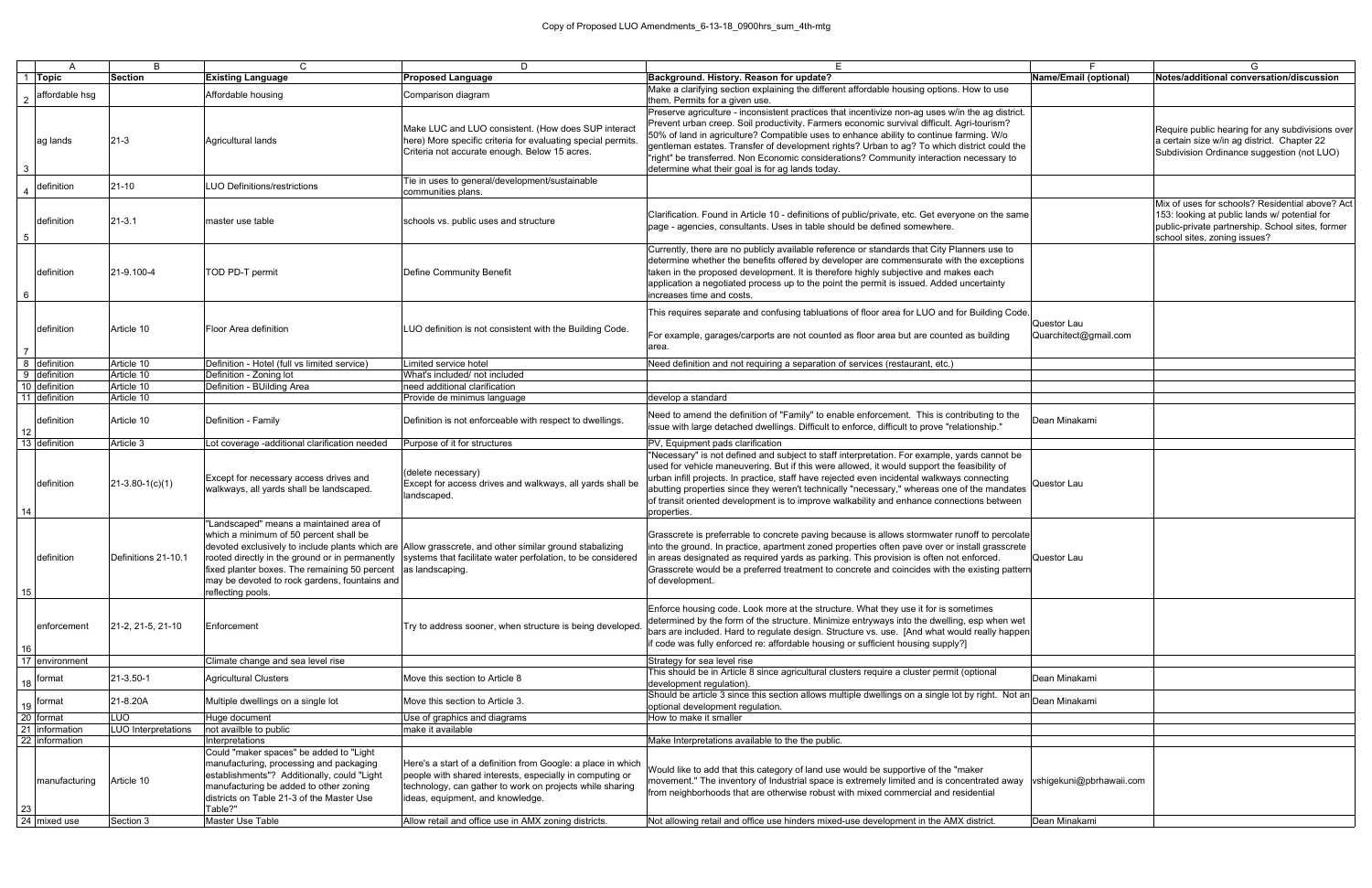| 25  | A<br>park standards                               | B<br>Park Dedication (not<br>in LUO) | C.<br>Standards missing for required amenities<br>required to satisfy private park areas.                                                                                                                             | D<br>Park Dedication section should provide standards for<br>quality and quantity of park amenities required. Or, at the<br>very least, a minimum valuation of improvements required<br>should be established (i.e., \$500/dwelling unit). Costs of<br>ongoing maintenance of these amenities should also be<br>considered, not only initial costs. | Е<br>Although ROH Chapt 22 does provide standards for determining the fee in lieu or park<br>dedication area required, it does not provide standards to determine the quality or quantitiy or<br>amenities that a private park must provided along with the park land. For example, the<br>number of benches, the style, material, and costs of installation are not specified. Thus, City<br>staff have a high level of discretion to accept or reject park amenities.                                                                                                                                                                                                                                                                                                                                                                                                                                                                                                                                                      | Questor Lau |                                                                                                                                      |
|-----|---------------------------------------------------|--------------------------------------|-----------------------------------------------------------------------------------------------------------------------------------------------------------------------------------------------------------------------|-----------------------------------------------------------------------------------------------------------------------------------------------------------------------------------------------------------------------------------------------------------------------------------------------------------------------------------------------------|------------------------------------------------------------------------------------------------------------------------------------------------------------------------------------------------------------------------------------------------------------------------------------------------------------------------------------------------------------------------------------------------------------------------------------------------------------------------------------------------------------------------------------------------------------------------------------------------------------------------------------------------------------------------------------------------------------------------------------------------------------------------------------------------------------------------------------------------------------------------------------------------------------------------------------------------------------------------------------------------------------------------------|-------------|--------------------------------------------------------------------------------------------------------------------------------------|
|     | 26 parking                                        | Article 6                            | Parking maximums                                                                                                                                                                                                      |                                                                                                                                                                                                                                                                                                                                                     | Consider parking maximums, not just in TOD Special District                                                                                                                                                                                                                                                                                                                                                                                                                                                                                                                                                                                                                                                                                                                                                                                                                                                                                                                                                                  |             |                                                                                                                                      |
| 27  | parking                                           | Article 6                            | <b>Bicycle Parking offsets</b>                                                                                                                                                                                        | Now that bicycle parking is required, allow it to offset min<br>required car stalls. (i.e., 2 bicycle stalls = 1 car stall. Exact<br>formula to be determined.)                                                                                                                                                                                     | Requiring bicycle parking in addition to car stalls, reduces amount of land avail for<br>development. One way to encourage multimodal transportation is to reduce the number of<br>car stalls required.                                                                                                                                                                                                                                                                                                                                                                                                                                                                                                                                                                                                                                                                                                                                                                                                                      | Questor Lau |                                                                                                                                      |
| 28  | parking                                           | Article 6                            | Shared parking offsets                                                                                                                                                                                                | Allow drop off stalls or stalls designated for shared<br>vehicles (i.e., vanpool, uber) to be equivalent to X number<br>of regular stalls. (Exact formula to be determined.)                                                                                                                                                                        | Shared parking facilities are not the same as regular stalls. With a higher turnover rate or<br>passenger carrying capacity, shared parking should be seen as a way to more flexibly<br>address peak parking demand.                                                                                                                                                                                                                                                                                                                                                                                                                                                                                                                                                                                                                                                                                                                                                                                                         | Questor Lau |                                                                                                                                      |
|     | 29 Parking                                        | Section 6                            |                                                                                                                                                                                                                       |                                                                                                                                                                                                                                                                                                                                                     | Reduce parking requirement for residential developments if the site has a high level of transit<br>service (rail or bus).                                                                                                                                                                                                                                                                                                                                                                                                                                                                                                                                                                                                                                                                                                                                                                                                                                                                                                    |             |                                                                                                                                      |
| 30  | parking                                           | Table 21-6.1                         | <b>Parking Requirements</b>                                                                                                                                                                                           | Reduce min parking required for Dwellings in areas that<br>established commercial/business corridor (i.e., Waialae-<br>Kapahulu business corridor).                                                                                                                                                                                                 | $\vert$ are within a 10 min walk to frequent public transportation or $\vert$ Parking is a constraint on redevelopment and reinvestment in neighborhoods.                                                                                                                                                                                                                                                                                                                                                                                                                                                                                                                                                                                                                                                                                                                                                                                                                                                                    | Questor Lau |                                                                                                                                      |
|     | 31 parking<br>32 parking<br>$\frac{33}{2}$ permit | Article 2                            | Parking?<br>No timeline provided for minor mods and<br>variance                                                                                                                                                       | Establish timelines for minor modifications, variance                                                                                                                                                                                                                                                                                               | Should the LUO look at encouraging or not encouraging charging stations?<br>Parking standards with autonomous vehicles                                                                                                                                                                                                                                                                                                                                                                                                                                                                                                                                                                                                                                                                                                                                                                                                                                                                                                       |             |                                                                                                                                      |
|     | $\frac{34}{ }$ permit                             | Article 2                            | What qualifies as a minor mod? major mod.                                                                                                                                                                             |                                                                                                                                                                                                                                                                                                                                                     | Need better clarification for what qualifies a minor modification. What is major modification--><br>new permit                                                                                                                                                                                                                                                                                                                                                                                                                                                                                                                                                                                                                                                                                                                                                                                                                                                                                                               |             |                                                                                                                                      |
|     | $\frac{35}{10}$ permit                            | Article 3 or 4                       | Industrial District Height limit                                                                                                                                                                                      | Equipment for allowable industrial use exceeds height limit Eliminate coming in for a variance or modification.                                                                                                                                                                                                                                     |                                                                                                                                                                                                                                                                                                                                                                                                                                                                                                                                                                                                                                                                                                                                                                                                                                                                                                                                                                                                                              |             |                                                                                                                                      |
| -36 | Planning<br>infrastructure                        | Long Term Planning<br>(not in LUO)   | Capital investments in civic infrastructure do<br>not seem to be coordinated with long term<br>planning (i.e., sewer consent decree<br>compliance is not providing additional capacity<br>in existing neighborhoods). | Civic infrastructure capital investments should be<br>planned/coordinated in consideration of future long term<br>trends: additional density from TOD or future upzoning in<br>non-TOD areas, climate change, demographic, economic<br>and demographic.                                                                                             |                                                                                                                                                                                                                                                                                                                                                                                                                                                                                                                                                                                                                                                                                                                                                                                                                                                                                                                                                                                                                              | Questor Lau |                                                                                                                                      |
|     | $37$ residential                                  | 21-8.20A                             | Multiple dwellings on a single lot                                                                                                                                                                                    | Increase density in areas with adequate infrastructure.                                                                                                                                                                                                                                                                                             | Consider rezoning select residential areas and apartment areas to<br>Apartment/Business/mixed use.                                                                                                                                                                                                                                                                                                                                                                                                                                                                                                                                                                                                                                                                                                                                                                                                                                                                                                                           | Questor Lau |                                                                                                                                      |
| 38  | residential                                       | 21-8.20A                             | Multiple dwellings on a single lot                                                                                                                                                                                    | Clearly identify areas with adequate infrastructure.                                                                                                                                                                                                                                                                                                | How do we define adequate infrastructure -- sewer, roadways, water/fire flow, public<br>transportation (frequency of bus service and/or bike lanes)?                                                                                                                                                                                                                                                                                                                                                                                                                                                                                                                                                                                                                                                                                                                                                                                                                                                                         | Questor Lau |                                                                                                                                      |
| 39  | residential                                       | 21-8.20A                             | Multiple dwellings on a single lot                                                                                                                                                                                    | Clearly state requirements.                                                                                                                                                                                                                                                                                                                         | 8 dwelling units or less is allowed by right and no longer requires a cluster permit. But without<br>the cluster permit, it is not clear what's required. Would help to have a checklist with<br>enumerated standards and approvals required i.e., Approvals needed from: DTS (min<br>roadway width on and off site, fire lane or turnaround provided), HFD (min hydrant<br>flow/pressure, fire sprinklers required), WWB (sewer connection applic), BWS (min off site<br>requirements), Solid Waste or Private Contractor (trash pickup location, turnaround dims<br>adequate). Proj review recommended from USPS (mailbox location/style). Is difficult to<br>design without knowing requirements. Clarify the LUO for multiple units. Can we put in design<br>guidelines to get the benefit from smaller units similar to how CPR is done. Have you<br>considered changing the R-5 standards, to allow for higher density?<br>More group living facilities wil be needed to accommodate a growing elderly population. The | Questor Lau | Clarify the LUO for multip<br>design guidelines to get<br>units similar to how CPR<br>considered changing the<br>for higher density? |
| 40  | residential                                       | Section 21-5.290                     | Restricts group living facilities from being<br>located within 1.000 feet from one another.                                                                                                                           | Delete 1,000 foot restriction.                                                                                                                                                                                                                                                                                                                      | rationale for restricting group living facilities from being within 1,000 feet from one another is Dean Minakami<br>questionable.                                                                                                                                                                                                                                                                                                                                                                                                                                                                                                                                                                                                                                                                                                                                                                                                                                                                                            |             |                                                                                                                                      |
|     | 41 residential                                    | Section 3                            |                                                                                                                                                                                                                       |                                                                                                                                                                                                                                                                                                                                                     | Increase allowed density/height in all residential/mixed use zoning districts to allow for more<br>dense residential development.                                                                                                                                                                                                                                                                                                                                                                                                                                                                                                                                                                                                                                                                                                                                                                                                                                                                                            |             |                                                                                                                                      |
| 42  | residential                                       | Section 8-20A(1)                     | the required minimum lot size multiplied by<br>the number of dwelling units                                                                                                                                           | Lot shall have an area equal to or greater than allow equation to reflect two-family dwelling lot size e.g.<br>R-5 lot with 12500 sq feet could have a two-fam dwelling<br>and single fam dwelling.<br>Consider expanding Boarding Facilities as an allowed use                                                                                     | development potential is left on the table if the current language is used when compared to<br>subdivising the lots. Some lots are large but may not be subdivided and lend themselves to<br>different patterns of development.                                                                                                                                                                                                                                                                                                                                                                                                                                                                                                                                                                                                                                                                                                                                                                                              |             |                                                                                                                                      |
| 43  | residential                                       |                                      | <b>Boarding Facilities</b>                                                                                                                                                                                            | in residential properties that meet min district standards<br>and reducing development standards (i.e., min parking<br>required).                                                                                                                                                                                                                   | Boarding facilities can provide dwellings at higher density than typical multifamily<br>development but market forces are not currently building any.                                                                                                                                                                                                                                                                                                                                                                                                                                                                                                                                                                                                                                                                                                                                                                                                                                                                        | Questor Lau |                                                                                                                                      |
| 44  | residential                                       |                                      | <b>Boarding Facilities</b>                                                                                                                                                                                            | Prelim info on Boarding Facilities in Honolulu. See LINK.                                                                                                                                                                                                                                                                                           | https://www.dropbox.com/s/w778alcn1w20jfs/Case%20Study%20of%20Boarding%20Facilitie<br>s%20in%20Honolulu v2.pdf?dl=0                                                                                                                                                                                                                                                                                                                                                                                                                                                                                                                                                                                                                                                                                                                                                                                                                                                                                                          | Questor Lau | Make the definition differ<br>facility and boarding facil<br>the definitions may increa<br>these facilities for afforda              |
| 45  | residential                                       |                                      | Development standards                                                                                                                                                                                                 |                                                                                                                                                                                                                                                                                                                                                     | Revisit the A-1 and other residential standards. Find a place for the missing middle<br>housing Increased density, smaller lots what standards might be optimal to get<br>fourplexes on smaller lots.                                                                                                                                                                                                                                                                                                                                                                                                                                                                                                                                                                                                                                                                                                                                                                                                                        |             |                                                                                                                                      |
|     | 46 residential                                    |                                      | <b>ADU</b> and Ohana                                                                                                                                                                                                  |                                                                                                                                                                                                                                                                                                                                                     | Infrastructure capacity maps                                                                                                                                                                                                                                                                                                                                                                                                                                                                                                                                                                                                                                                                                                                                                                                                                                                                                                                                                                                                 |             |                                                                                                                                      |

|                           | F                                     | G                                                                                                                                                                                                                              |
|---------------------------|---------------------------------------|--------------------------------------------------------------------------------------------------------------------------------------------------------------------------------------------------------------------------------|
| ntitiy or<br>s, City      | Questor Lau                           |                                                                                                                                                                                                                                |
| er of                     | Questor Lau                           |                                                                                                                                                                                                                                |
| or ؛                      | Questor Lau                           |                                                                                                                                                                                                                                |
| transit                   |                                       |                                                                                                                                                                                                                                |
|                           | Questor Lau                           |                                                                                                                                                                                                                                |
|                           |                                       |                                                                                                                                                                                                                                |
|                           |                                       |                                                                                                                                                                                                                                |
| ation-->                  |                                       |                                                                                                                                                                                                                                |
|                           |                                       |                                                                                                                                                                                                                                |
|                           |                                       |                                                                                                                                                                                                                                |
|                           | Questor Lau                           |                                                                                                                                                                                                                                |
|                           | Questor Lau                           |                                                                                                                                                                                                                                |
|                           | Questor Lau                           |                                                                                                                                                                                                                                |
| without                   |                                       |                                                                                                                                                                                                                                |
| site<br>ns<br>)<br>design | Questor Lau                           | Clarify the LUO for multiple units. Can we put in<br>design guidelines to get the benefit from smaller<br>units similar to how CPR is done. Have you<br>considered changing the R-5 standards, to allow<br>for higher density? |
| n. The                    |                                       |                                                                                                                                                                                                                                |
| ther is<br>more           | Dean Minakami                         |                                                                                                                                                                                                                                |
|                           |                                       |                                                                                                                                                                                                                                |
| ed to<br>ves to           |                                       |                                                                                                                                                                                                                                |
|                           | Questor Lau                           |                                                                                                                                                                                                                                |
|                           | <mark>Facilitie</mark><br>Questor Lau | Make the definition differences of group living<br>facility and boarding facilities clearer. Clarifying<br>the definitions may increase construction of<br>these facilities for affordable housing.                            |
|                           |                                       |                                                                                                                                                                                                                                |
|                           |                                       |                                                                                                                                                                                                                                |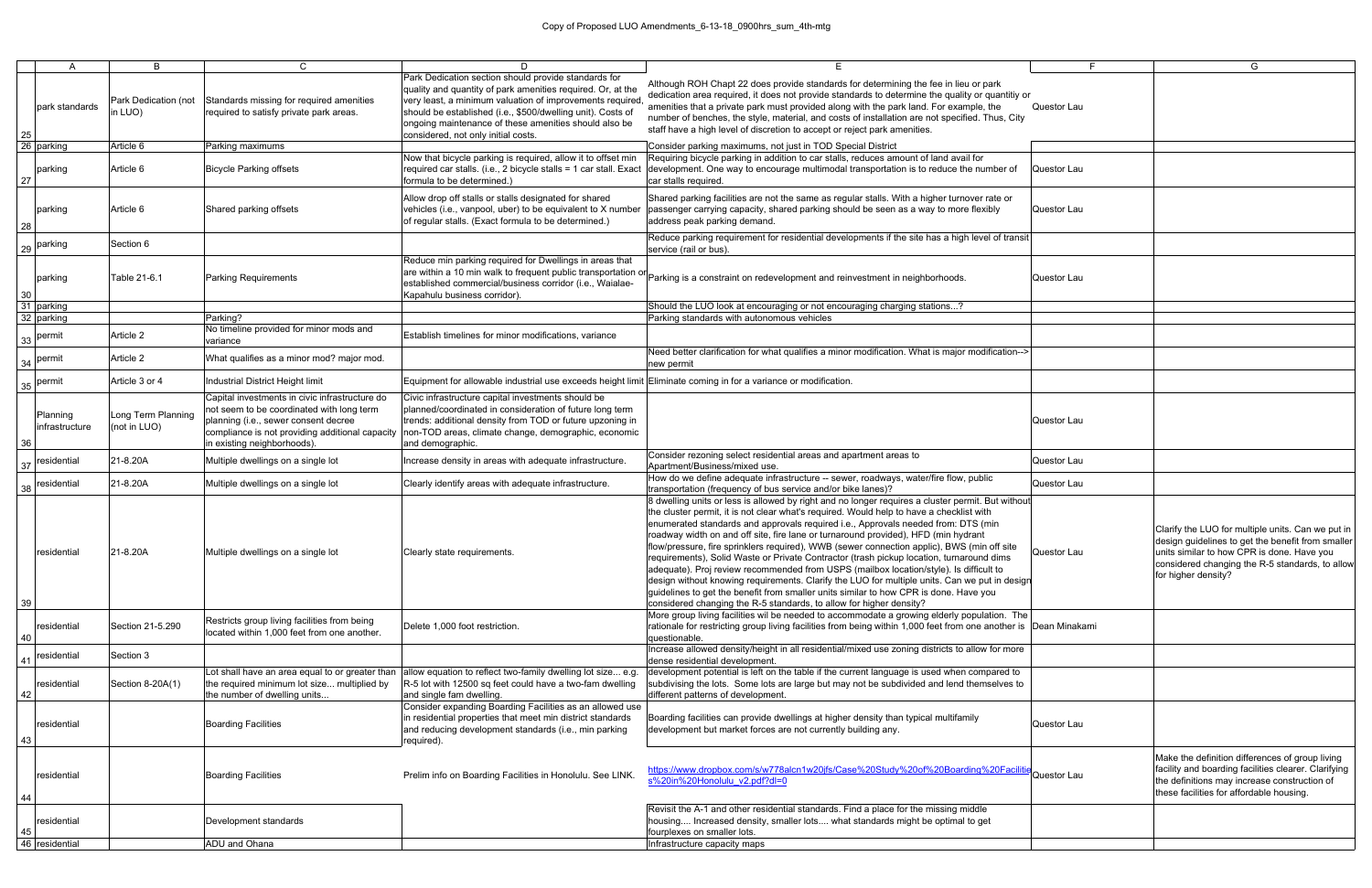|          | $\mathsf{A}$ | B                 | $\mathsf{C}$                               | D                                                                                                                                                                     |                                                                                                                                                                                                                                                                                                                                                                                                                                                                                                                                                                                                                                                                                                                                                                                                                                                         | F                           | G                                                                                                                                                                                                                                                                                                                                                                       |
|----------|--------------|-------------------|--------------------------------------------|-----------------------------------------------------------------------------------------------------------------------------------------------------------------------|---------------------------------------------------------------------------------------------------------------------------------------------------------------------------------------------------------------------------------------------------------------------------------------------------------------------------------------------------------------------------------------------------------------------------------------------------------------------------------------------------------------------------------------------------------------------------------------------------------------------------------------------------------------------------------------------------------------------------------------------------------------------------------------------------------------------------------------------------------|-----------------------------|-------------------------------------------------------------------------------------------------------------------------------------------------------------------------------------------------------------------------------------------------------------------------------------------------------------------------------------------------------------------------|
| 47       | TVU/B&B      | [Table 21-9.6(A)] | TVUs are not allowed in Apartment precinct | Allow TVUs in entirety of Waikiki Special District                                                                                                                    | Apartment zoning in Waikiki and the permitted uses are at odds with the reality of Waikiki<br>District: Its a tourist area and there are multiple major resorts within several hundred feet of<br>Apartment-zoned high-rises. The idea that allowing TVUs in these buildings will change the<br>residential atmosphere of buildings that between Kuhio and Ala Wai does NOT reflect the<br>fact that there are already hotels and resorts there such as Hilton Waikiki Beach, Aston at<br>Waikiki Banyan, Hilton Garden Inn, etc within a block or two of these Apartment zoned<br>buildings. Please update Zoning and/or permitted uses of these buildings to reflect the<br>modern reality of Waikiki Special District -- It is not a quiet residential area, it is where our<br>visitors come to spend their vacation. Please allow TVUs in Waikiki. | Richard Woo                 |                                                                                                                                                                                                                                                                                                                                                                         |
|          | $48$ TVU/B&B | 21-4.110          | TVUs and B&Bs                              | Require non-conforming use certificate number to be<br>included in advertisements for TVUs and B&Bs.                                                                  | Will help to identify TVUs and B&Bs that are not permitted. Another way of tracking.                                                                                                                                                                                                                                                                                                                                                                                                                                                                                                                                                                                                                                                                                                                                                                    | Dean Minakami               |                                                                                                                                                                                                                                                                                                                                                                         |
| 49       | TVU/B&B      | $21-9$            | Waikiki Special District TVUs B&Bs         | Expand area w/in Waikiki where tvus/B&Bs can operate.                                                                                                                 | Should we open up transient rentals w/in Waikiki? It's already contained, just make the whole<br>area tourist-centric. Illegal operators were paying taxes. Money part to city was happening all<br>along but it might disappear. Apartment Precinct is confusing.                                                                                                                                                                                                                                                                                                                                                                                                                                                                                                                                                                                      |                             |                                                                                                                                                                                                                                                                                                                                                                         |
| 50       | TVU/B&B      | Article 2         | lEnforcement                               | Need more enforcement in general for illegal TVUs, B&Bs,<br>and non-permitted multi-family dwellings.                                                                 | DPP needs to be clear about what is preventing enforcement with respect to TVUs and illegal<br>multi-family dwellings (staffing, funding, unclear code requirements, etc.) What is the real<br>lissue? Code definitions? Loopholes?                                                                                                                                                                                                                                                                                                                                                                                                                                                                                                                                                                                                                     | Dean Minakami               | <b>IHow do AOAOs and town associations</b><br>compare with other areas of the City & County?<br>Different standards: laws/regs vs. contractual<br>covenants. Covenants cannot violate law &<br>gov't doesn't enforce bylaws. Can association<br>enforce City requirements before City does?<br>What happens with due process? What<br>happens when bylaws precede LUO?] |
| 51       | TVU/B&B      | Article 5         | TVUs and B&Bs                              | Establish a lottery or auction for TVU and B&B permits.<br>Develop and on-line registry/database and require permit<br>holders to register guests prior to occupancy. | Will help to identify TVUs and B&Bs that are not permitted. Help track occupancy.                                                                                                                                                                                                                                                                                                                                                                                                                                                                                                                                                                                                                                                                                                                                                                       | Dean Minakami               |                                                                                                                                                                                                                                                                                                                                                                         |
| 52       | TVU/B&B      | Table 21-9.6(A)   | Table specifying permitted uses in Waikiki |                                                                                                                                                                       | This table specifies no TVUs in Waikiki's apartment precinct. Suggest to allow the GET/TAT<br>tax paying TVUs in Waikiki to sustain third largest source of funding into the state programs.<br>Oahu TVUs brought in \$508.4M in TAT in FY 2017; and \$302.1M in corresponding GET<br>taxes. Waikiki brought in majority of those taxes. (Source: Dept of Finance annual report<br>(page 10): http://files.hawaii.gov/tax/stats/stats/annual/17annrpt.pdf) Page 12 indicates that<br>\$292.4M of the transient tax went into General Fund in 2017 as opposed to \$59.8M in 2011.<br>General fund is the source of funding for everything other than tourism, conservation, land &<br>dev fund; these funds will be needed for all the near future projects and long term goals.                                                                         |                             |                                                                                                                                                                                                                                                                                                                                                                         |
| $53$ use |              | $ 21-5 $          | Food trucks                                |                                                                                                                                                                       | Street use, temporary? Appropriate in the LUO?                                                                                                                                                                                                                                                                                                                                                                                                                                                                                                                                                                                                                                                                                                                                                                                                          |                             |                                                                                                                                                                                                                                                                                                                                                                         |
| 54       | zone changes | $ 21-2 $          | zoning map updates                         | Should DPP address the zoning maps?                                                                                                                                   | Seems like a good idea because changing words alone may not resolve the issues we're<br>facing today. Height, utilities, capacity, parking, traffic, density, unintended consequences,<br>FAR, lot coverage are all issues that can be captured on the zoning maps.                                                                                                                                                                                                                                                                                                                                                                                                                                                                                                                                                                                     |                             |                                                                                                                                                                                                                                                                                                                                                                         |
| 55       | zone changes | 21-2.40-2         | Zone Change                                | Consider language to allow for "smaller" zone changes                                                                                                                 | Often we receive inquiries to assist smaller owners of land to upzone their properties, and yet vshigekuni@pbrhawaii.com<br>the process of say upzoning a 10,000 sf lot is the same as rezoning 100 or 1,000 acres                                                                                                                                                                                                                                                                                                                                                                                                                                                                                                                                                                                                                                      |                             |                                                                                                                                                                                                                                                                                                                                                                         |
| 56       | zz unique    | Setbacks          | Confusing and out of date                  | I have no idea how to fix this. Maybe this is the only<br>instance of this kind of problem.                                                                           | One parcel in lower Waialae is a flag lot next to a never built road which dead ends against a<br>cliff, yet there are mandatory setbacks (more than the standard "5-ft from property line") on<br>the "side" (unbuilt road) and "front" (existing road). But this parcel is a flag lot behind the<br>parcel which fronts the existing road. Corner of Claudine St and Koko Dr. Both parcels are<br>utilities in an R zone. I don't know what the answer is, but I hope that DPP can fix this<br>language somehow. I suspect this is a dangling problem caused by the original ancient<br>subdivision layout in this neighborhood where very wide setbacks were established because<br>of the availability of large lots, back in the old days.                                                                                                         | dashiellplanning@outlook.co |                                                                                                                                                                                                                                                                                                                                                                         |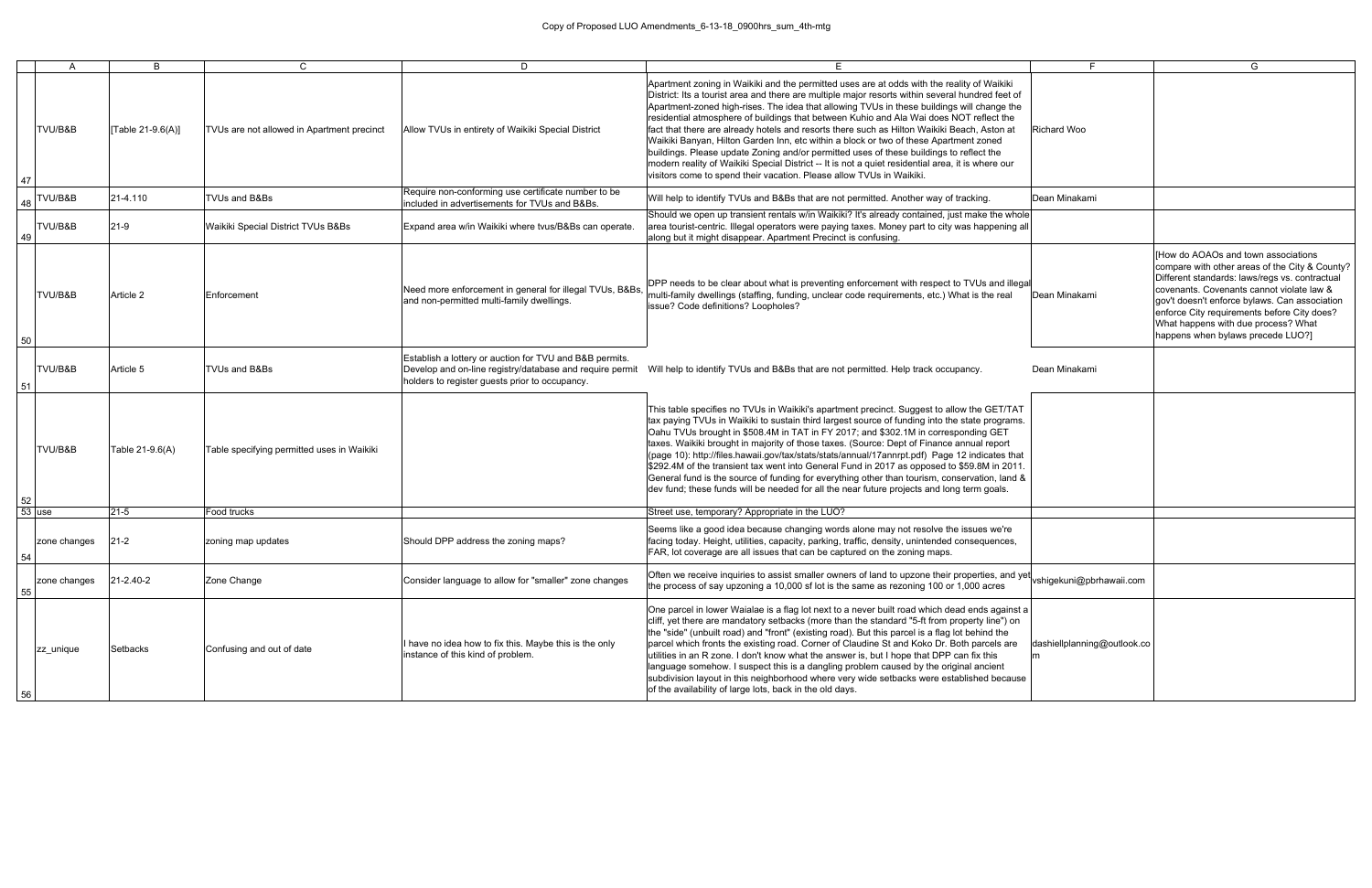#### APAHI LUO Working Group. Meeting #4 on June 13, 2018. Raw notes.

Purpose of the code is public health, safety

Develop what the Chapter's position might be; maybe not take a position, rather, present the issues that have been identified in the form of comments

What should we do with this information to help DPP?

Categorized the comments to consolidate themes

Policy vs Housekeeping - Some suggestions may be more administrative actions (ex: permit processing) vs LUO amendments

Positive to keep the connections between the General Plans/Development Plans. What was necessary to link the LUO to the larger plans. The gaps were identified yet there was no agreement upon how that could be implemented. Is there a process or could there be one to consciously connect the larger plans to the LUO (feedback loop)?

What about using data to evaluate whether the LUO is meeting the needs of the communities? (Ex: monster homes, existing FAR analyses, which areas have higher occurrences?) How do you measure? For a while there were no annual reports produced by DPP. Does DPP have a specific division that could do this and could they provide this information on a more regular basis? Enforcement is an important component of the code.

Open data – can be used to stimulate innovation, stimulate the economy (how to pull data from large areas vs individual TMKs which are always changing and don't necessarily reflect the existing situation).

Degree to which LUO can support the production of more affordable housing or at least not be an impediment. DURP getting a new professor experienced with housing.

Comments on FBC? No position, however, if we are regulating the form vs use (makes regulation and enforcement easier?) – a move toward a more hybrid zoning code. FBC lends itself to more design based elements versus the use elements. Could potentially start/implement FBC in specific zoning districts. Can always create a hybrid approach. It should be evaluated. Best practices should be evaluated.

Desire for DPP to release the final report from RMTC. Is there an opportunity to receive feedback before moving to the next stage?

Clarity with the definitions vs potential inconsistencies of interpretations.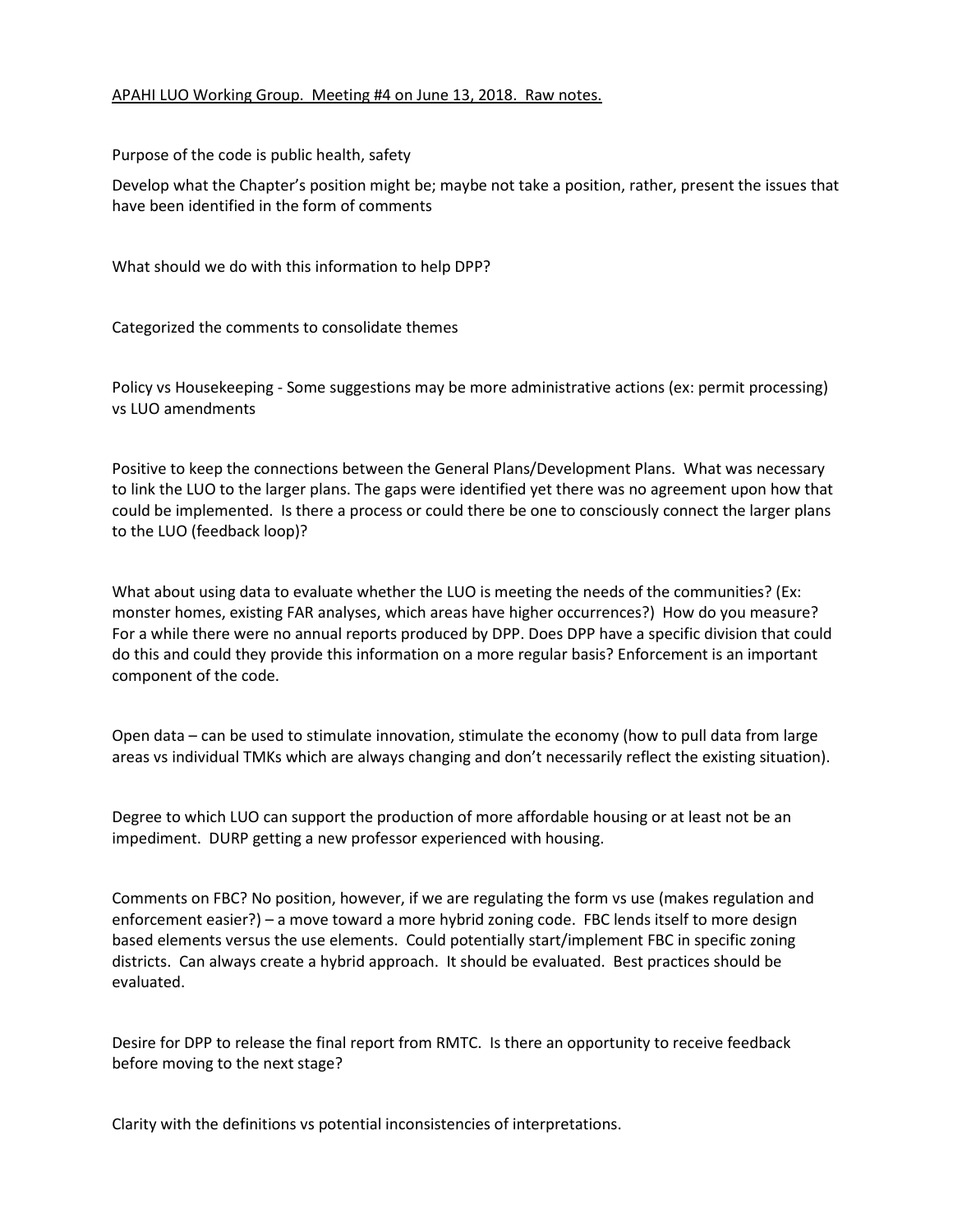Any materials in any form can be submitted to the DPP (will forward the input to RMTC for analysis).

Complete applications and submittals will make the permit process much smoother – reminders about the importance of complete applications.

FAQ's – order of operations

Should we look at creating new zoning districts? Ex: TOD and the opportunity that presented itself due to rail. Should zoning maps go hand in hand with zoning revisions? Will there be gap areas? There would be no barrier to prohibit the owner in a rezone if they can prove consistency with the plans.

Does the city keep track of 201H Applications? Yes, any 201H applications that were processed should be on the master list.

Sea Level Rise – examine the LUO's role in connection with SLR, Environment Hawaii, Rail, etc., maybe the next round of the DPs will need to address these issues. Could be included in a discretionary permit not based on the development standards. Would be an SMA item and not an LUO item.

If we are losing shoreline, where else are we building? What about the new infrastructure? Densification of what areas? Buildable land becomes more valuable (around rail stations). Make a requirement when real estate is sold about the risk of SLR…difficulty getting insurance, BPs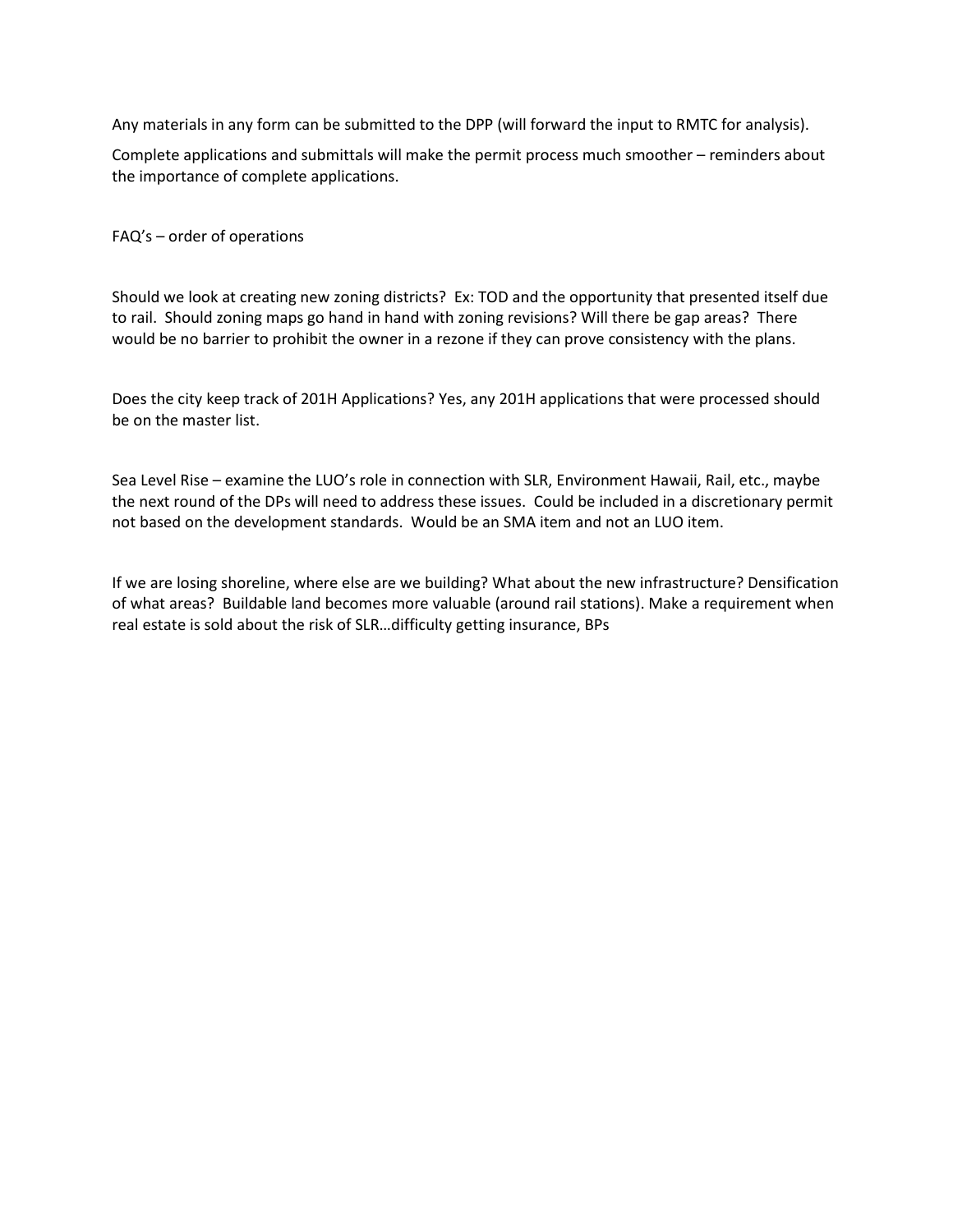

# **American Planning Association**

Making Great Communities Happer.

<https://www.planning.org/knowledgebase/zoningreform/>

# **KNOWLEDGEBASE COLLECTION**

# Zoning Reform and Code Writing

Zoning is among the most powerful tools local governments have to control future land use and development. However, in many cities and counties the local zoning code is inconsistent with the policy recommendations in the local comprehensive plan or a dysfunctional patchwork of incremental amendments. Calls for widespread zoning reform are not new, but changing demographics and societal priorities have lent these calls added urgency.

From this page, you can search various resources that provide background, policy or process guidance, and examples of model codes and local regulations, to help planners lead successful zoning reform and code drafting efforts. And you can filter these search results by resource type and various demographic and geographic characteristics.

# APA Resources

# Smart Codes: Model Land-Development Regulations

The introductory chapters of this PAS Report provide an annotated outline for a unified development code and discuss examples of model smart growth codes; subsequent chapters provide model ordinances for a wide range of topics.

#### **[Read more](https://www.planning.org/publications/report/9026880/)**

#### Overhauling Your Zoning Code

This *Zoning Practice* article outlines a process for updating and modernizing local zoning codes to achieve more effective and efficient development regulations.

#### **[Read more](https://www.planning.org/publications/document/9027711/)**

#### Lessons for In-House Zoning Revisions

This *Zoning Practice* article uses lessons learned from specific in-house revision processes to highlight a series of recommendations for communities considering staff-led comprehensive zoning amendments.

#### **[Read more](https://www.planning.org/publications/document/9006878/)**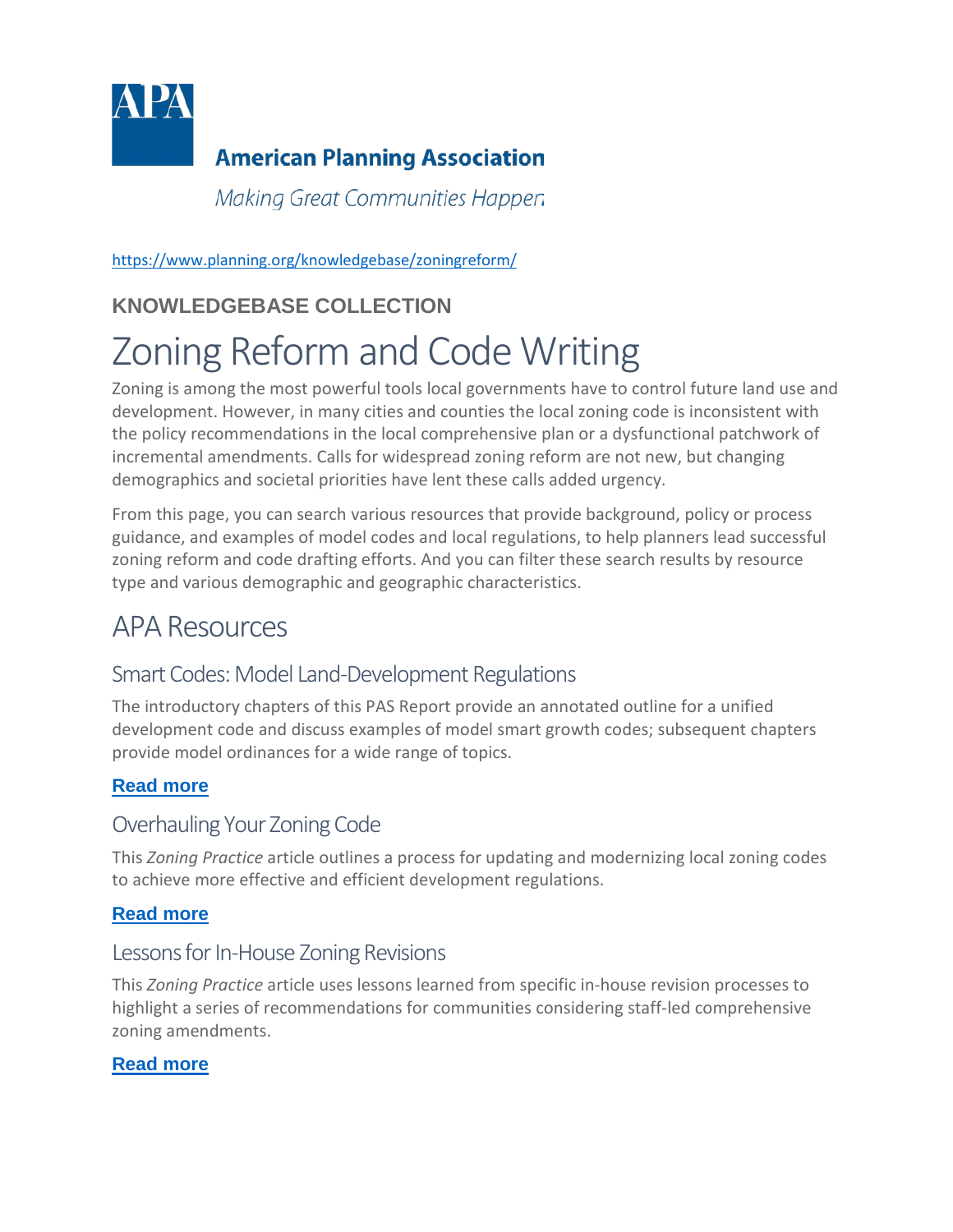## Why Can't We Make Zoning Simpler?

This *Zoning Practice* article presents guiding principles for zoning reform efforts and highlights a series of promising techniques for simplifying zoning codes.

#### **[Read more](https://www.planning.org/publications/document/9140065/)**

#### Zoning Codes in Plain English

This *Zoning Practice* article discusses a series of key plain English principles for planners and zoning professionals to apply in code writing.

#### **[Read more](https://www.planning.org/publications/document/9006882/)**

#### Aligning Development Codes with the Law

This *Zoning Practice* article provides planners and zoning professionals with guidance about the legal issues to consider when drafting land-use and development regulations.

#### **[Read more](https://www.planning.org/publications/document/9006884/)**

#### Consolidating Zoning Districts

This *Zoning Practice* article presents a common-sense approach to consolidating zoning districts with an eye toward more effective development regulation and user-friendly administration.

#### **[Read more](https://www.planning.org/publications/document/9006919/)**

#### Avoiding Common Form-Based Code Mistakes, Part 1

This *Zoning Practice* article highlights some common mistakes communities have made when trying to harmonize form-based coding concepts with existing regulations.

#### **[Read more](https://www.planning.org/publications/document/9006903/)**

#### Avoiding Common Form-Based Code Mistakes, Part 2

This *Zoning Practice* article discusses recalibrating use permissions and development standards to ensure that a new form-based code produces the desired results.

#### **[Read more](https://www.planning.org/media/document/9006902/)**

#### Effective Zoning Methods for Implementing Plans

This *Zoning Practice* article presents considerations to help planners prepare zoning amendments to better bridge the gap between community vision and the realized built environment.

#### **[Read more](https://www.planning.org/publications/document/9006875/)**

#### Mapping Principles for Rezonings

This *Zoning Practice* article provides guidance to planners as they undertake a remapping project for a new zoning code.

#### **[Read more](https://www.planning.org/publications/document/9006921/)**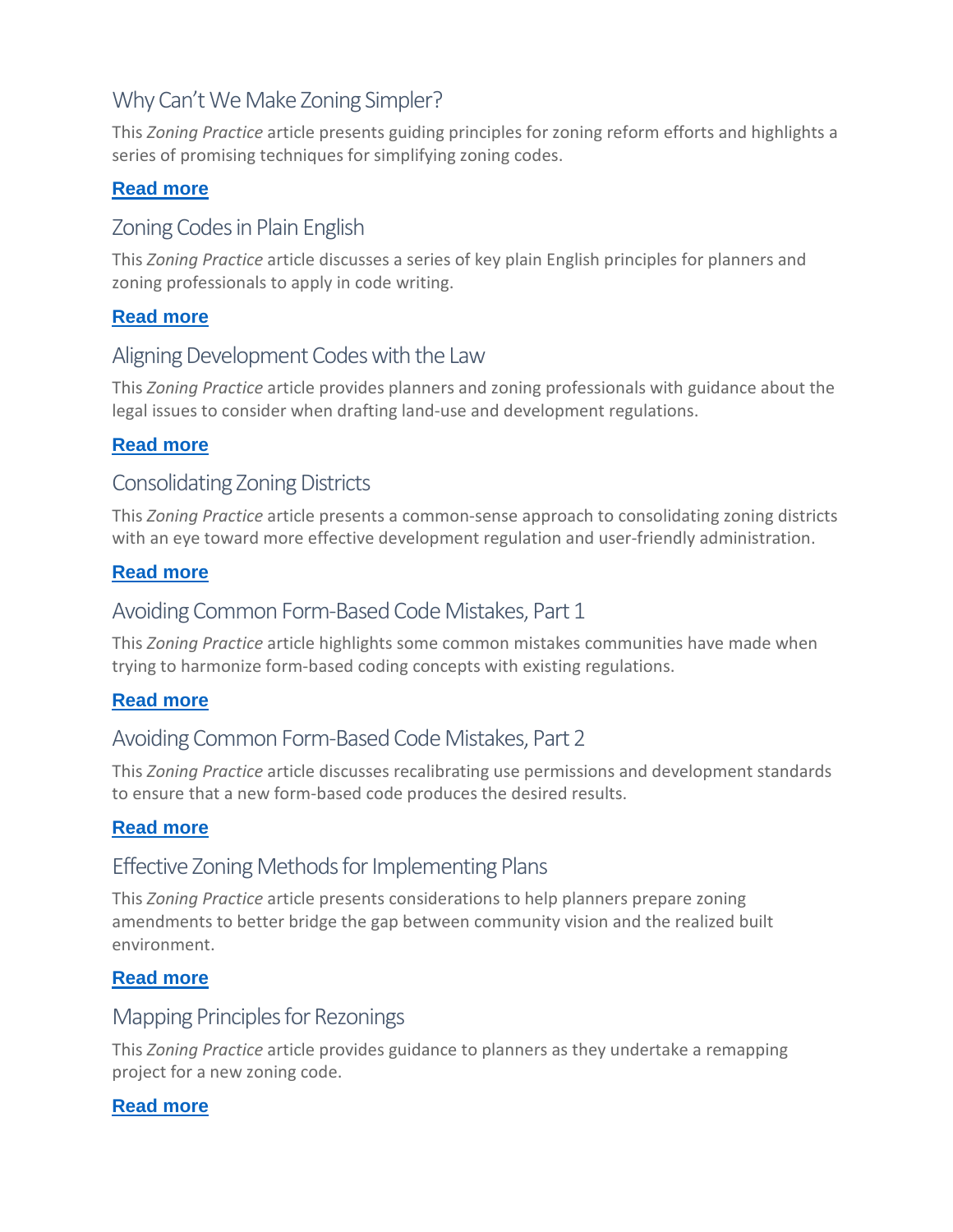## Minimizing Reliance on Discretionary Approvals

This *Zoning Practice* article explains how communities can use existing zoning tools to minimize reliance on conditional uses, variances, and PUDs.

#### **[Read more](https://www.planning.org/publications/document/9100319/)**

#### Codifying Zoning's Little Helpers

This *Zoning Practice* article proposes a framework for making codification decisions about landuse related ordinances.

#### **[Read more](https://www.planning.org/publications/document/9006871/)**

#### Digital Zoning Codes and Comprehensive Plans

This *Zoning Practice* article discusses the various options for publishing modern, interactive zoning codes and comprehensive plans in a feature-rich, web-ready format.

#### **[Read more](https://www.planning.org/publications/document/9134561/)**

#### Better Zoning on the Web

This *Zoning Practice* article identifies four technology-related changes that will transform the organization, use, and maintenance of local land-use laws.

#### **[Read more](https://www.planning.org/publications/document/9027709/)**

#### Ordinances: Best Practices to Follow, Pitfalls to Avoid

This recorded session from NPC 2017 presents a series of recommendations for code drafters to improve the organization and clarity of land-use and development codes while minimizing legal pitfalls.

#### **[Read more](https://www.planning.org/events/course/9126546/)**

#### Mechanics of Code Writing

This recorded webinar presents a series of recommendations for code drafters to help them identify priorities, allocate resources, incorporate graphics, and produce effective land-use and development regulations.

#### **[Read more](https://www.planning.org/events/course/3015256/)**

# Trends in Zoning Practice

Many, if not most, new zoning codes blend Euclidean, performance, and form-based zoning techniques. They include at least some use-based zoning districts; establish performance standards for specific uses, structures, or districts; and prescribe the form of some types of development.

Some of the most prominent policy themes in contemporary zoning practice include an increased emphasis on pedestrian- and transit-oriented design, standards that encourage more environmentally-friendly development, and a greater awareness of the need for affordable housing and housing suitable to people at all stages of life.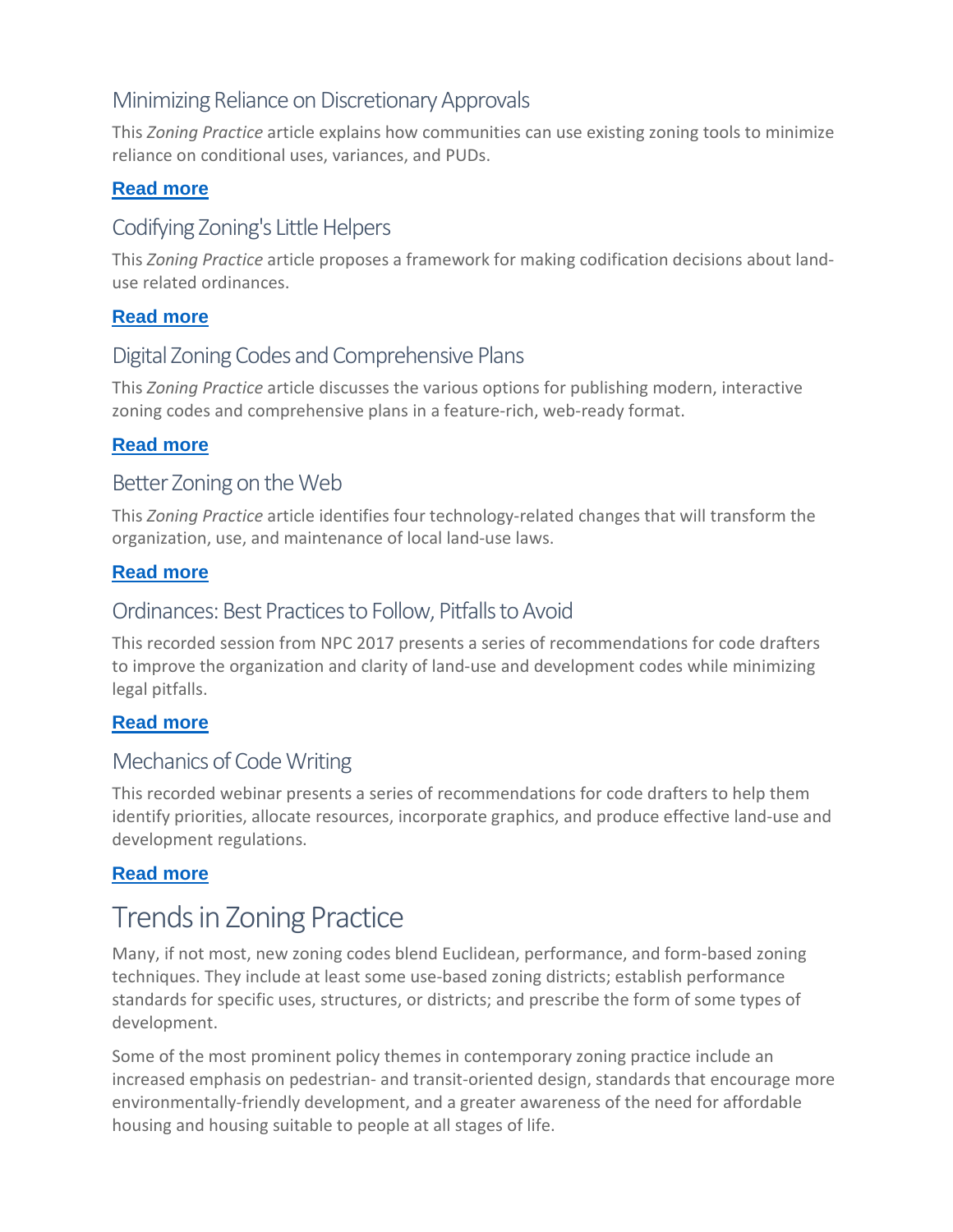# Code Writing and Organization

Most high-profile zoning reform efforts over the past 20 years have emphasized streamlining and reorganization to enhance user friendliness and minimize ambiguity. In many cases, this leads to combining zoning, subdivision, and other land-use and development regulations into unified development codes.

Beyond this, many zoning experts recommend reducing the number of zoning districts, replacing exhaustive enumerations of permissible uses with a categorical approach to use classification and regulation, writing in plain English, using illustrations to clarify provisions, taking advantage of technology to cross-reference related provisions, adding use-specific standards to minimize reliance on discretionary approvals, and presenting district-specific use permissions and development standards in tabular form.

#### Background Resources

#### [Code Drafting Guidelines](https://www.planning.org/knowledgebase/resource/9128775/)

This short article presents 24 simple guidelines for land-use and development code reform projects.

#### [Drafting Clear Ordinances: Do's and Don'ts](https://www.planning.org/knowledgebase/resource/9128785/)

This short article presents a series of recommendations to guide the process of drafting land-use and development codes.

#### [Essential Smart Growth Fixes for Rural Planning, Zoning, and Development](https://www.planning.org/knowledgebase/resource/9128770/)  [Codes](https://www.planning.org/knowledgebase/resource/9128770/)

This guide discusses a series of land-use and development code reform opportunities to support smart growth and environmentally sensitive area protection in rural areas.

#### [Essential Smart Growth Fixes for Urban and Suburban Zoning Codes](https://www.planning.org/knowledgebase/resource/9128769/)

This guide discusses a series of zoning reform opportunities to support smart growth.

## [Lean Code Tool](https://www.planning.org/knowledgebase/resource/9128781/)

This guide discusses a wide range of incremental zoning reforms to support walkable, urban development.

#### [Sustainable Community Development Code Framework](https://www.planning.org/knowledgebase/resource/9128772/)

This guide presents a series of discussion papers on potential land-use and development code reforms to incorporate various sustainability principles.

## [The Lay of the Land: A National Survey of Zoning Reform](https://www.planning.org/knowledgebase/resource/9128783/)

This report discusses zoning reform efforts undertaken by large cities in the 1990s.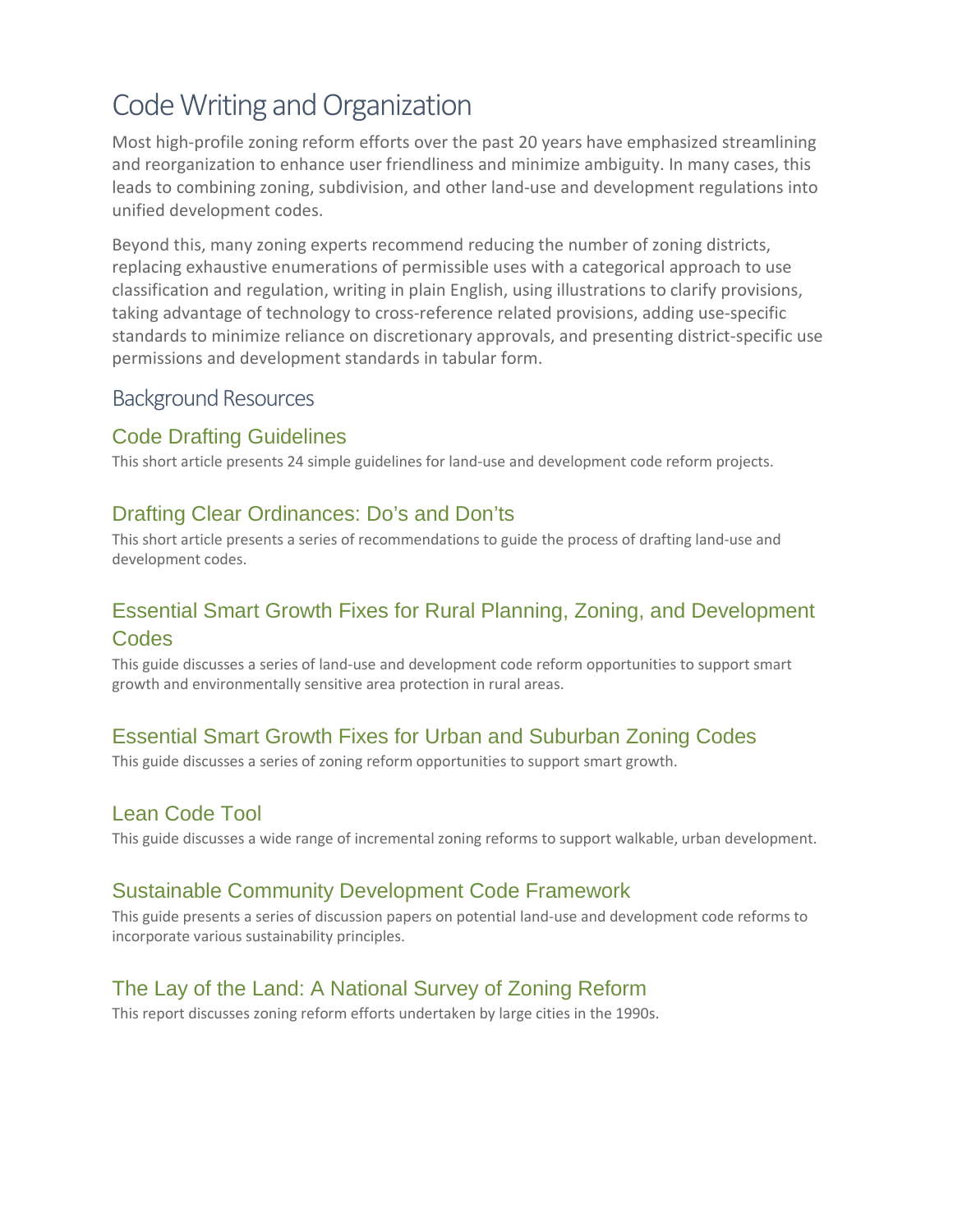# [The Lay of the Land: Lessons Learned on Mapping and](https://www.planning.org/knowledgebase/resource/9128784/) Community **[Participation](https://www.planning.org/knowledgebase/resource/9128784/)**

This report discusses zoning mapping efforts undertaken by large cities that engaged in zoning reform in the 1990s.

#### [Visual Enhancement of Zoning Bylaws](https://www.planning.org/knowledgebase/resource/9128786/)

This short article presents a series of recommendations for illustrating development code provisions.

#### Code Analysis Reports

#### [Austin, TX, Land Development Code Diagnosis](https://www.planning.org/knowledgebase/resource/9128794/)

This report provides a thorough critique of Austin, Texas's current land development code.

#### [Cedar Rapids, IA, Zoning Code Assessment Report](https://www.planning.org/knowledgebase/resource/9128788/)

This report analyzes Cedar Rapids, Iowa's current zoning code and includes an annotated outline for a new code.

#### [Charlotte, NC, Diagnostic Assessment and Recommendations for the](https://www.planning.org/knowledgebase/resource/9128798/)  [Charlotte Zoning Ordinance](https://www.planning.org/knowledgebase/resource/9128798/)

This report analyzes Charlotte, North Carolina's existing zoning code and presents extensive recommendations for a new code.

# [Columbia, SC, Zoning Ordinance and Land Development Regulations](https://www.planning.org/knowledgebase/resource/9128793/)

#### [Assessment](https://www.planning.org/knowledgebase/resource/9128793/)

This report analyzes Columbia, South Carolina's current zoning code and includes an annotated outline for a new code.

#### [Littleton, CO, Zoning Ordinance Assessment and Annotated Outline](https://www.planning.org/knowledgebase/resource/9128792/)

This report analyzes Littleton, Colorado's current zoning code and includes an annotated outline for a new code.

#### [Montgomery County, MD, Zoning Montgomery: Approach & Annotated Outline](https://www.planning.org/knowledgebase/resource/9128799/)  [Report](https://www.planning.org/knowledgebase/resource/9128799/)

This report analyzes Montgomery County, Maryland's current zoning code and includes an annotated outline for a new code.

#### **[View all reports](https://www.planning.org/knowledgebase/collection/9120265/search/?keyword=&tags=1539&sort=relevance)**

Zoning Diagnostic Tools

#### [Code and Zoning Audit](https://www.planning.org/knowledgebase/resource/9128801/)

This guide presents a series of questionnaires to help cities and counties evaluate the consistency of their land-use and development regulations with smart growth principles.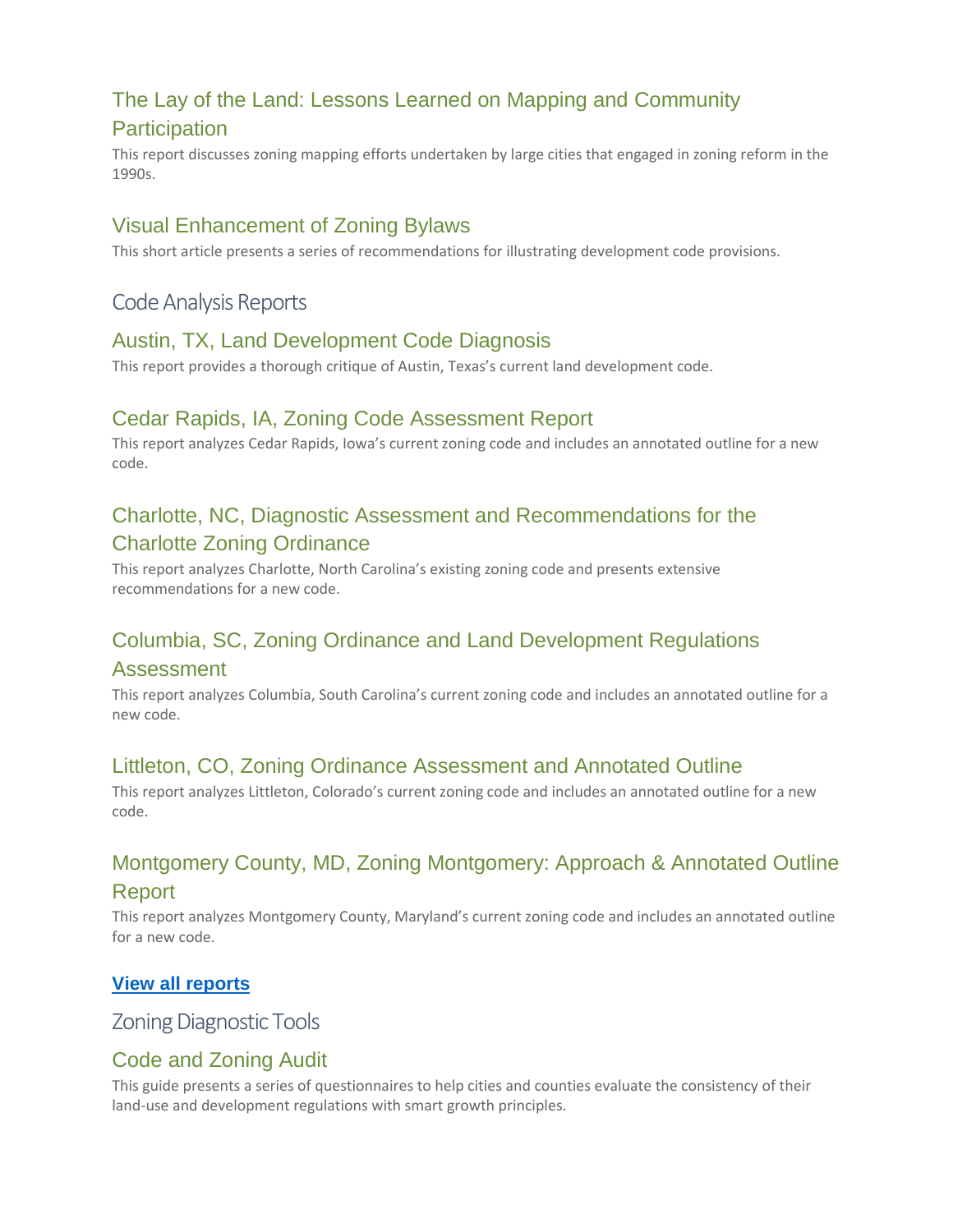#### [Community Goals Scorecard](https://www.planning.org/knowledgebase/resource/9128804/)

This guide presents a series of questionnaires to help coastal cities and counties evaluate the consistency of their plans and land-use and development regulations with smart growth principles.

#### [Community Planning & Zoning Audit: The Zoning Ordinance](https://www.planning.org/knowledgebase/resource/9128802/)

This guide presents a series of questionnaires to help cities and counties in Michigan evaluate the consistency of their zoning codes with state law and smart growth principles.

#### [Smart Growth Leadership Institute Code Audit](https://www.planning.org/knowledgebase/resource/9128803/)

This guide presents a series of questions to help cities and counties evaluate the consistency of their land-use and development regulations with smart growth principles.

#### **[View all guides](https://www.planning.org/knowledgebase/collection/9120265/search/?keyword=&tags=1524&sort=relevance)**

#### Model Land-Use and Development Codes

#### [Connecticut Model Zoning Code Project](https://www.planning.org/knowledgebase/resource/9128806/)

This model zoning code provides a template to help cities in Connecticut draft zoning regulations.

#### [Form Based Code Study](https://www.planning.org/knowledgebase/resource/9128808/)

This model unified development code provides a template to help localities in metropolitan Grand Rapids, Michigan, draft form-based land-use and development regulations.

#### [Louisiana Land Use Toolkit](https://www.planning.org/knowledgebase/resource/9127394/)

This model unified development code provides a template for regulating zoning nonconformities and variances.

#### [Model Code: Alternatives to Conventional Zoning](https://www.planning.org/knowledgebase/resource/9127393/)

This model unified development code addresses design review, farmland protection, nonconformities, residential infill development, scenic view protection, zoning reform and code writing, and variances.

#### [Model Development Code and User's Guide for Small Cities](https://www.planning.org/knowledgebase/resource/9127397/)

This model unified development code provides a template for regulating zoning nonconformities and variances.

#### [Model Land Use Code for Counties](https://www.planning.org/knowledgebase/resource/9128805/)

This model unified development code provides a template to help counties in Colorado draft land-use and development regulations.

#### **[View all model codes](https://www.planning.org/knowledgebase/collection/9120265/search/?keyword=&tags=1526&sort=relevance)**

Reformed Zoning Codes

#### [Albany, NY, City Code](https://www.planning.org/knowledgebase/resource/9128809/)

The city adopted a new Unified Sustainable Development Ordinance in 2017.